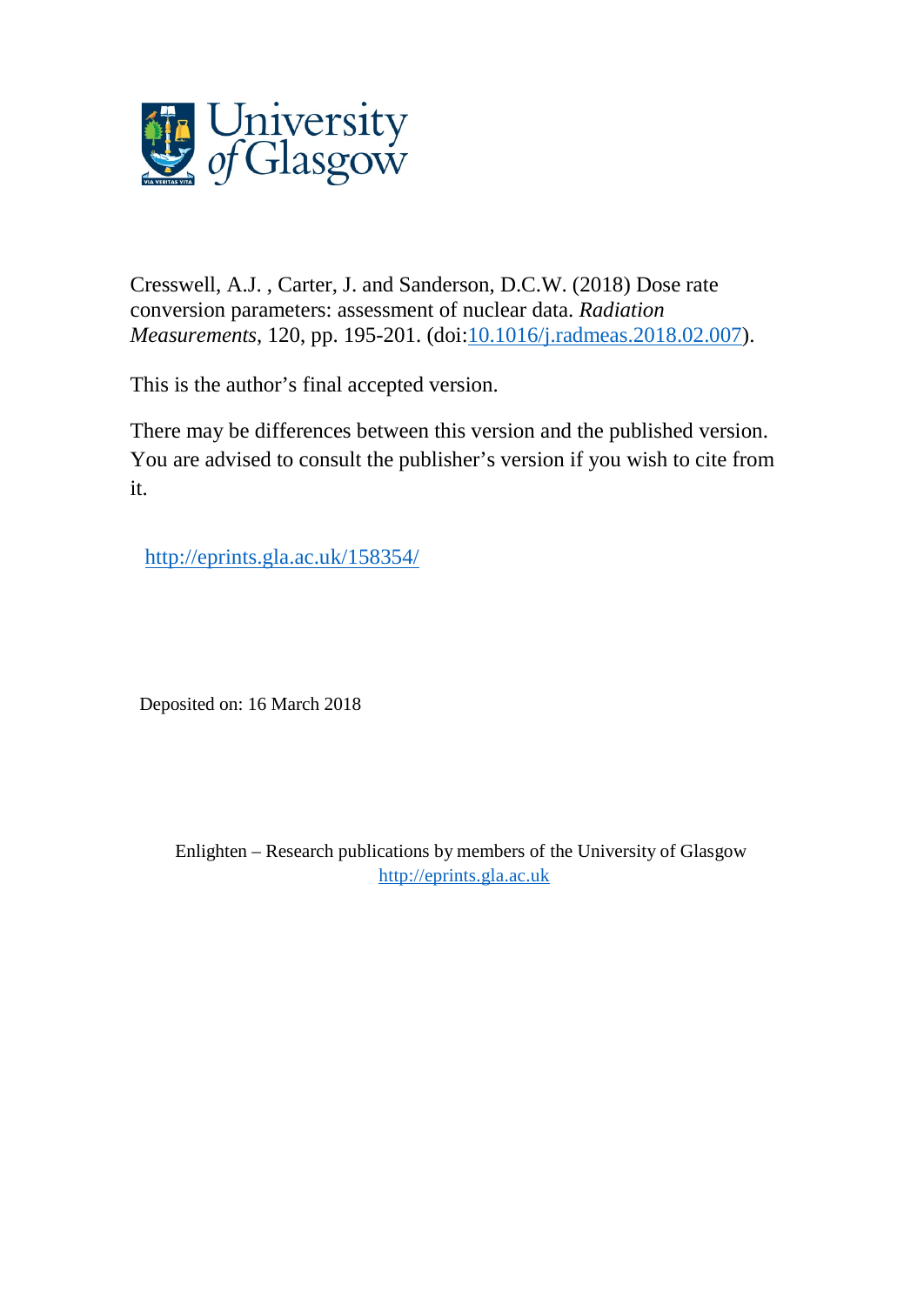# Accepted Manuscript

Dose rate conversion parameters: Assessment of nuclear data

A.J. Cresswell, J. Carter, D.C.W. Sanderson

PII: S1350-4487(17)30821-1

DOI: [10.1016/j.radmeas.2018.02.007](https://doi.org/10.1016/j.radmeas.2018.02.007)

Reference: RM 5877

To appear in: Radiation Measurements

Received Date: 6 December 2017

Revised Date: 26 February 2018

Accepted Date: 26 February 2018

Please cite this article as:

This is a PDF file of an unedited manuscript that has been accepted for publication. As a service to our customers we are providing this early version of the manuscript. The manuscript will undergo copyediting, typesetting, and review of the resulting proof before it is published in its final form. Please note that during the production process errors may be discovered which could affect the content, and all legal disclaimers that apply to the journal pertain.

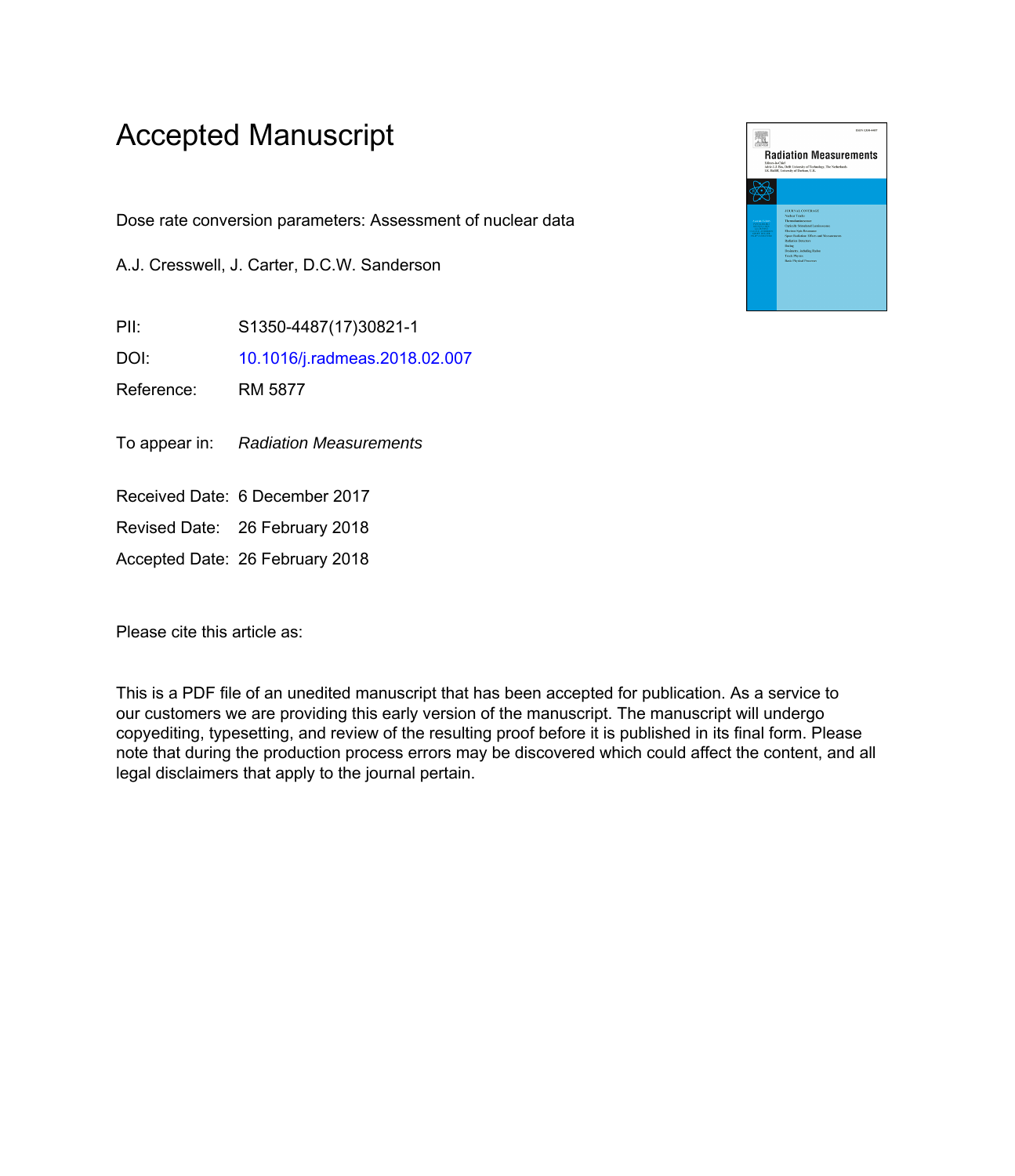| $\mathbf{1}$        | <b>Dose Rate Conversion Parameters: Assessment of Nuclear Data</b>                                         |
|---------------------|------------------------------------------------------------------------------------------------------------|
| $\overline{c}$<br>3 |                                                                                                            |
| $\overline{4}$      | A.J. Cresswell, J. Carter and D.C.W. Sanderson                                                             |
| 5                   |                                                                                                            |
| 6                   | Scottish Universities Environmental Research Centre, East Kilbride G75 0QF, UK                             |
| 7                   |                                                                                                            |
| 8                   | <b>Abstract</b>                                                                                            |
| 9                   | The dating of materials using stored dose methods requires accurate determination of the                   |
| 10                  | environmental dose rate. The calculation of dose rates from radionuclide concentrations                    |
| 11                  | requires conversion parameters derived from nuclear data (half life, decay energies and                    |
| 12                  | intensities, and branching ratios). With the substantial body of primary data, it is convenient            |
| 13                  | to use data from evaluated libraries. These libraries show variations reflecting both newer                |
| 14                  | data unavailable to earlier evaluations and the relative importance given to different data sets           |
| 15                  | by the evaluators. Commonly used conversion parameters derive from the Evaluated Nuclear                   |
| 16                  | Structure Data File (ENSDF), either directly or from secondary publications, with new                      |
| 17                  | tabulations produced in recent years following revisions to this library. Other international              |
| 18                  | evaluations of nuclear data include the NEA/OECD supported JEF2.2 and JEFF3.11                             |
| 19                  | evaluations, and the Decay Data Evaluation Project (DDEP). A technique comparing                           |
| 20                  | different evaluations to identify data that can not be confidently used has been developed.                |
| 21                  | These differences have been investigated with an evaluation of underlying nuclear data.                    |
| 22                  | Particular radionuclides of interest are discussed; <sup>214</sup> Bi where recent evaluations depend on a |
| 23                  | single high precision data set, $^{228}$ Ac where the decay scheme is incomplete and further               |
| 24                  | measurements are required, and <sup>40</sup> K where the mean beta energy has been calculated in the       |
| 25                  | evaluations using an incorrect shape factor. Revised dose rate conversion factors have been                |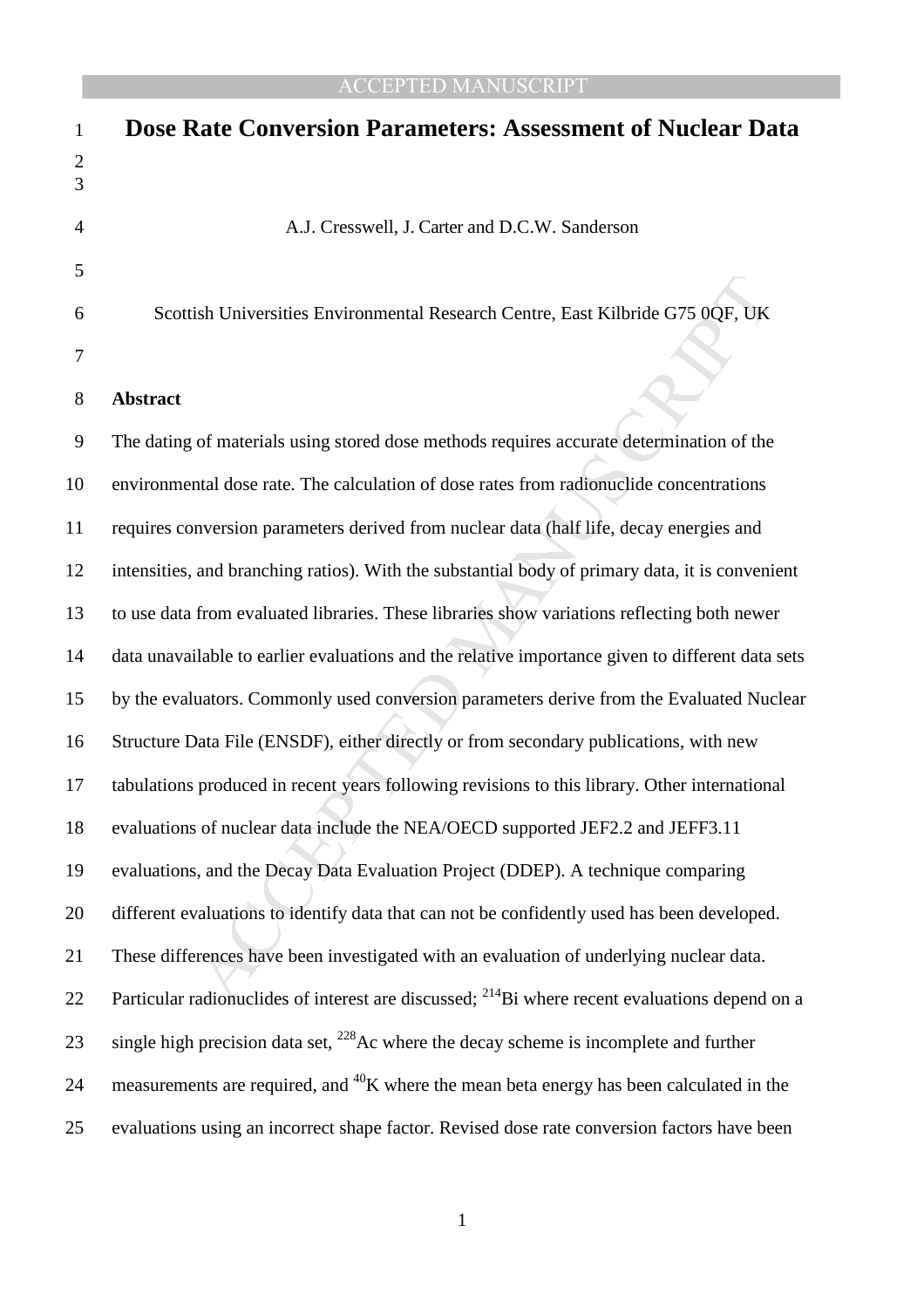| 26 | produced, which are largely consistent with earlier values with the exception of the <sup>40</sup> K beta |
|----|-----------------------------------------------------------------------------------------------------------|
| 27 | parameter which is 4% higher than recent values but consistent with earlier calculations.                 |
| 28 |                                                                                                           |
| 29 |                                                                                                           |
| 30 | <b>Keywords</b>                                                                                           |
| 31 | Dose rate conversion factors; evaluated nuclear data; 214Bi; 228Ac; 40K                                   |
| 32 |                                                                                                           |
| 33 | <b>Research Highlights</b>                                                                                |
| 34 | Innovative comparison of evaluated libraries to highlight lower confidence data                           |
| 35 | Highlighted radionuclides with lowest confidence data - 214Bi, 228Ac, 40K                                 |
| 36 | 40K beta spectrum incorrect in all evaluated libraries, improved mean energy given                        |
| 37 | Revised dose rate conversion factors using best available data given                                      |
| 38 |                                                                                                           |
| 39 |                                                                                                           |
| 40 | 1. Introduction                                                                                           |
| 41 | In luminescence or electron-spin resonance dating the age of a mineral is determined from the             |
| 42 | ratio of the measured equivalent dose to the environmental dose rate the mineral had been                 |
| 43 | exposed to, including appropriate corrections for grain size and water content. In some                   |
| 44 | instances dose rates can be measured directly, using in-situ spectrometers or dosimeters, but             |
| 45 | in many cases dose rates calculated from measurements of the activity concentration (Bq kg <sup>-</sup>   |
| 46 | $\alpha$ ) or elemental concentrations (% or ppm) of natural radionuclides, or alpha and beta             |
| 47 | counting rates, in samples returned to the laboratory for analysis are needed in the absence of           |

- 48 field measurements or to supplement other measurements. This calculation uses dose rate
- 49 conversion factors derived from nuclear data. The calibration of field instruments and
- 50 dosimeters often also relies on appropriate conversion factors.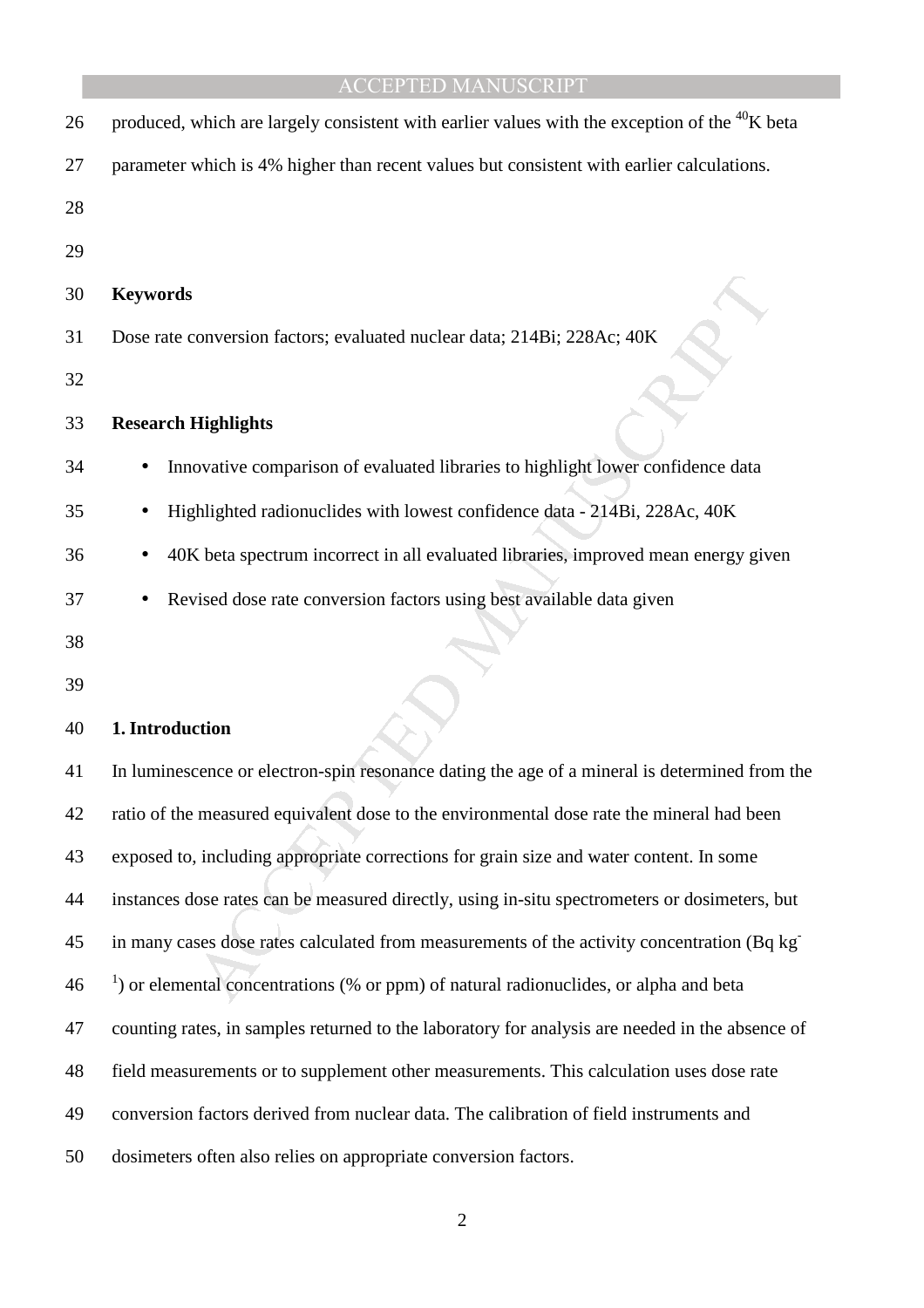51

mates converging on a common value within a few % uncertainty. Nevertheless<br>ns between dose rates determined by different methods and institutions continu<br>epancies, with the conversion factors used being one potential expl 52 These conversion factors have been calculated several times since the 1970's, following 53 revisions to the nuclear data used, as shown in Fig. 1. The values for these parameters are 54 tabulated in the supplementary material. These show some significant variation, but with 55 recent estimates converging on a common value within a few % uncertainty. Nevertheless, 56 comparisons between dose rates determined by different methods and institutions continue to 57 show discrepancies, with the conversion factors used being one potential explanatory factor. 58 Therefore, there is reason to examine these conversion factors again. As the nuclear data used 59 to determine these factors is updated, it could be asked whether it is necessary to update the 60 conversion factors? Or, has the point been reached where those updates will not lead to 61 significant changes in the conversion factors? And, to what extent can we be confident in the 62 nuclear data used? It would be beneficial if variations in nuclear data had been settled to 63 values that are very unlikely to change significantly with further measurement, from which 64 the stored dose dating community could derive an agreed set of conversion factors. It is the 65 aim of this work to examine whether this point has been reached, and if not what is needed to 66 move closer to that position.

67

68 The nuclear data required for these calculations are the energies and intensities of discrete 69 radiation (alpha, gamma and x-ray) and the intensities and mean energies of beta radiation, 70 which requires both the decay endpoint and shape of the beta spectrum. When nuclide 71 concentrations are expressed as elemental concentrations (ppm or %) then the half lives of the 72 decays are also required.

73

#### 74 **2. Nuclear Data Tables**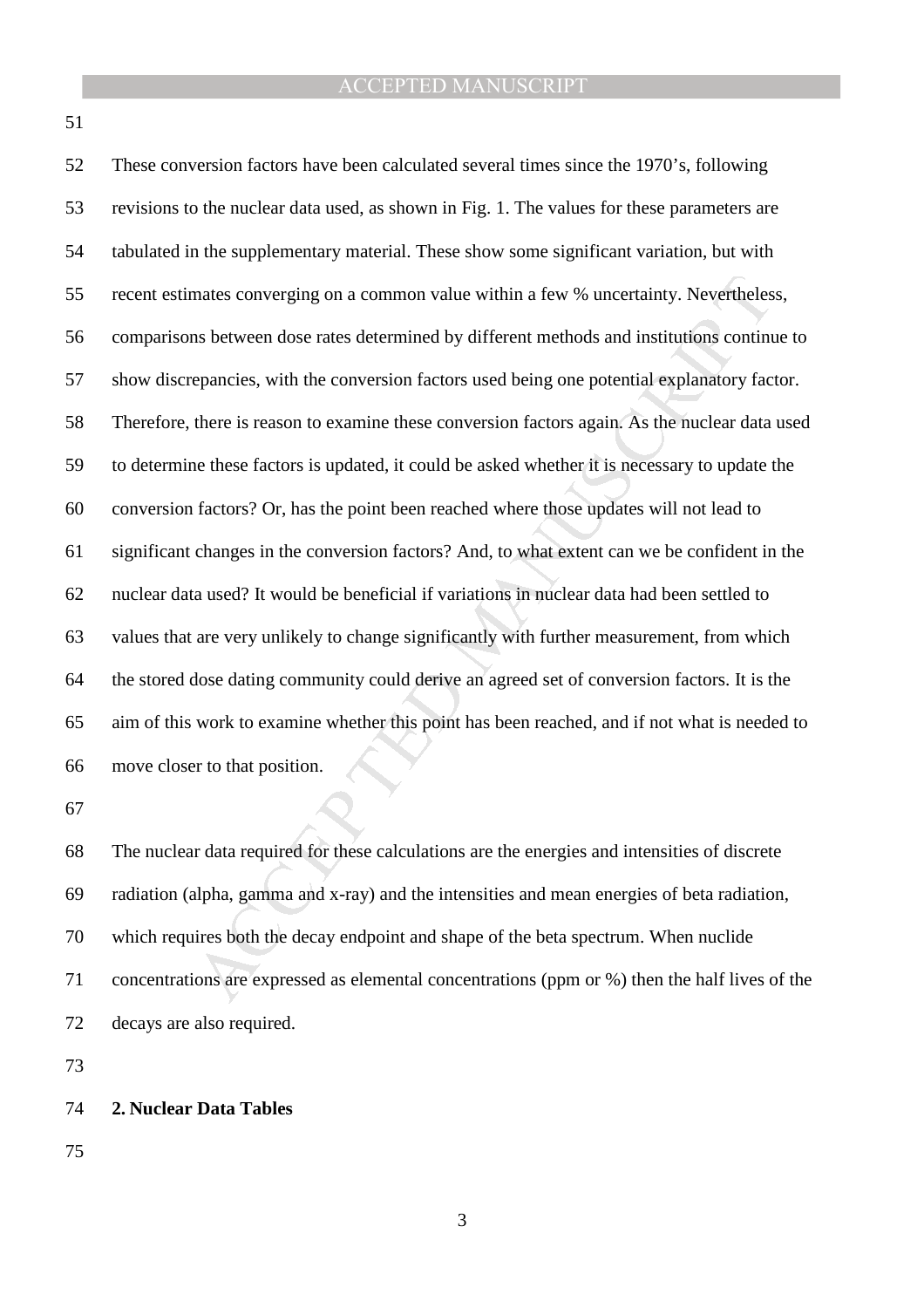76 With the very large quantity of nuclear data available, and the specialist nature of many 77 publications, it is often impractical to assimilate the primary data, and it is therefore 78 convenient to refer to evaluated libraries. In this work, three such libraries are considered. 79

ated Nuclear Structure Data File (ENSDF) was the first comprehensive nuclear<br>atta base, developed by staff at Berkeley and Oak Ridge in the late 1970s while<br>of the *Table of Isotopes* was being compiled, with the first ver 80 The Evaluated Nuclear Structure Data File (ENSDF) was the first comprehensive nuclear 81 structure data base, developed by staff at Berkeley and Oak Ridge in the late 1970s while the 82  $7<sup>th</sup>$  Edition of the *Table of Isotopes* was being compiled, with the first version of the data base 83 largely mirroring the *Table of Isotopes* 7<sup>th</sup> Edition. The ENSDF consortium developed, and 84 an international network of evaluators was established under the IAEA. The ENSDF database 85 is maintained by the US National Nuclear Data Center at Brookhaven National Laboratory 86 (NNDC, 2017). The database is under constant development, with updated publication of 87 evaluated data in *Nuclear Data Sheets* at a rate of approximately every 7-11 years. The 8<sup>th</sup> 88 Edition of the *Table of Isotopes* was produced using ENSDF data.

89

90 The NEA and OECD coordinated evaluation projects with particular emphasis on nuclear 91 data relevant to reactor physics, which for decay data produced two evaluated libraries, the 92 Joint Evaluated File Version 2.2 (JEF2.2) in 1993 (NEA 2000) and Joint Evaluated Fission 93 and Fusion File Version 3.1.1 (JEFF 3.1.1) in 2007 (Kellett et.al. 2009). Both of these data 94 bases are fixed, without ongoing development and revision.

95

96 It has been noted (Helmer 1999) that a significant limitation on many evaluated libraries is 97 the lack of comments on the origin of the data and processing done, making it impossible for 98 others to judge the quality of the evaluations, and that values for quantities differ between 99 evaluated libraries. To address these concerns the Decay Data Evaluation Project (DDEP) 100 was initiated in 1995 (Helmer 1999, Helmer et.al. 2002) with the intention of giving the most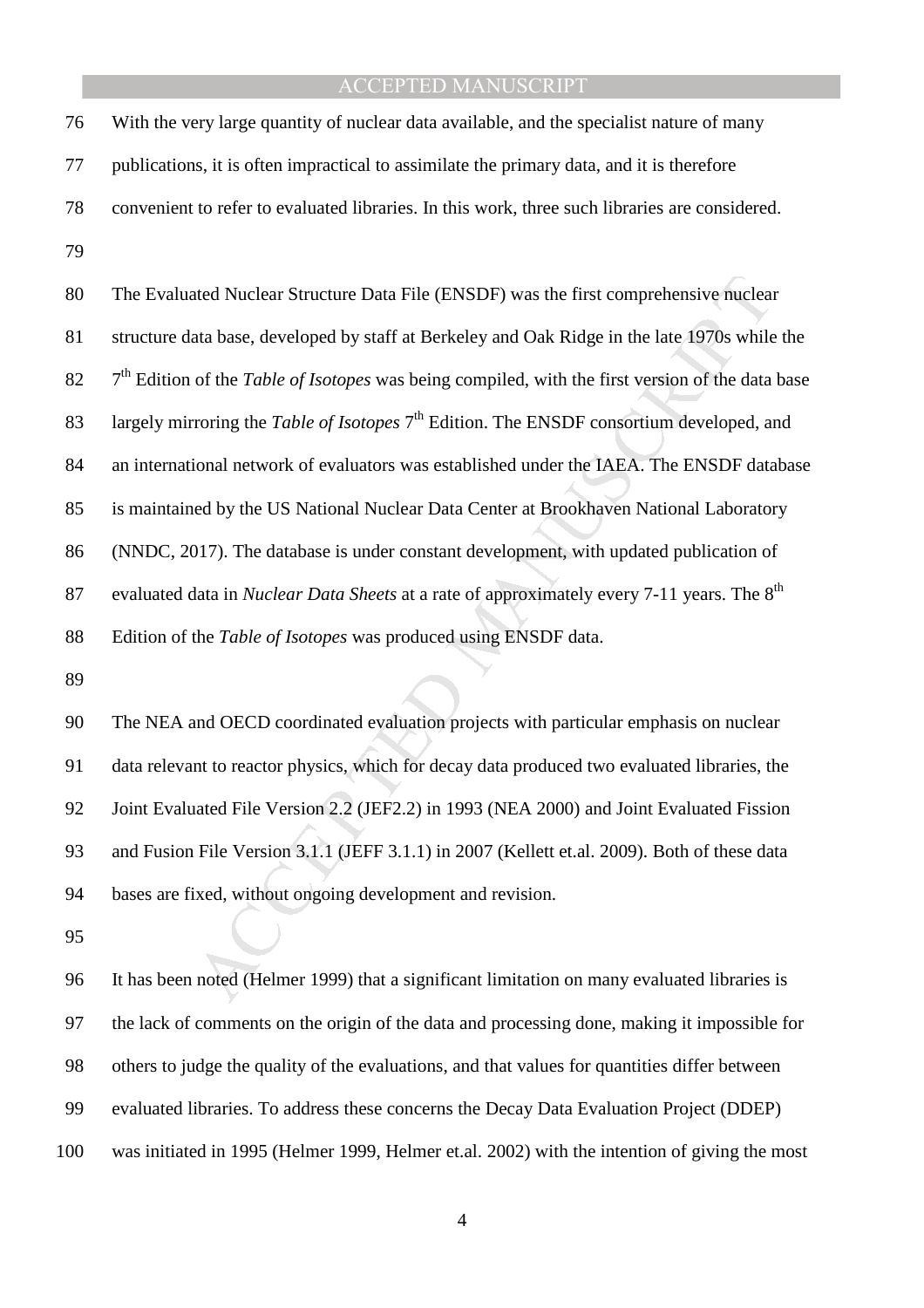101 precise values that are justified, with a methodology that includes accounting for all

102 measurements of a quantity (either using or explicitly excluding each measurement),

103 providing written documentation of all the data used and the decisions made, and for each

104 evaluation to be reviewed by other members of the DDEP.

105

scence dating, dose rate conversion factors were calculated in the 1970s and 74, 1983, Bell 1976, Sanderson 1987 and others) using various editions of the *otopes* and *Nuclear Data Sheets*. Several recent re-evaluations u 106 For luminescence dating, dose rate conversion factors were calculated in the 1970s and 80s 107 (Aitken 1974, 1983, Bell 1976, Sanderson 1987 and others) using various editions of the 108 *Table of Isotopes* and *Nuclear Data Sheets*. Several recent re-evaluations use ENSDF data 109 (Adamiec & Aitken 1998, Guerin et.al. 2011, Liritzis et.al. 2013), without any apparent 110 detailed consideration of the basis for the revisions to the evaluated library. As noted, these 111 conversion factors have converged to common values within a few percent. However, they 112 have all been determined from different generations of the same group of evaluations, and 113 any variations using different evaluation procedures would result in a reduction in confidence 114 in these parameters.

115

116 The purpose of this paper is to examine the different evaluated nuclear data libraries for the 117 radionuclides of relevance to dosimetry from natural sources: the decay chains from  $^{238}$ U, 118 <sup>235</sup>U and <sup>232</sup>Th, and the decays of <sup>40</sup>K and <sup>87</sup>Rb. This will identify the individual radionuclides 119 where there is significant variability in the evaluated nuclear data, or where the uncertainties 120 are larger, which result in the most significant uncertainty in dose rate conversion factors. 121 From this examination, further details of existing data for those radionuclides identified as 122 most significant are given. The influence of these variations on dose rate conversion factors 123 for the infinite matrix condition are then described.

124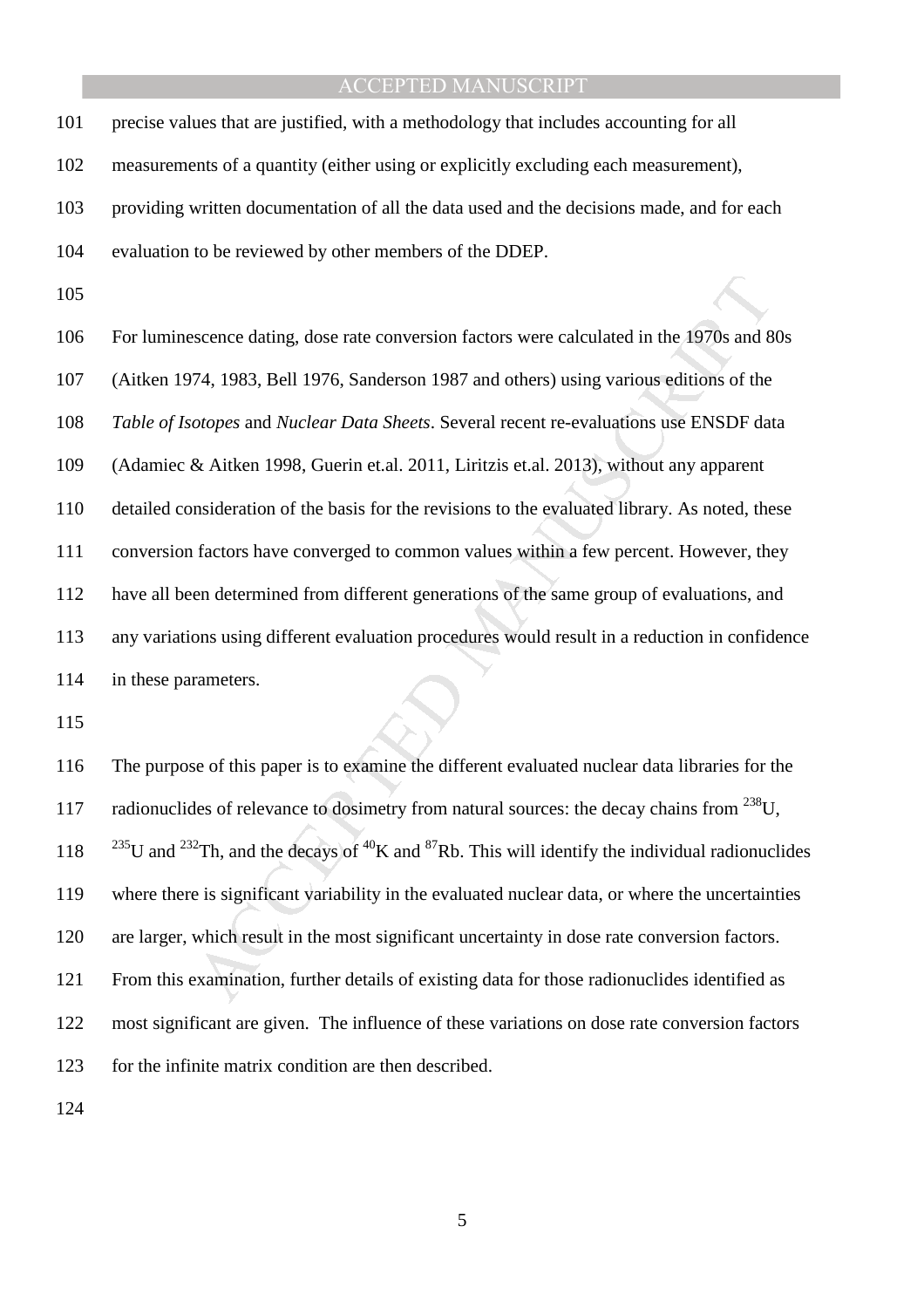| 125 | 3. Examination of evaluated data for naturally occurring radionuclides                                |
|-----|-------------------------------------------------------------------------------------------------------|
| 126 |                                                                                                       |
| 127 | The data in the JEF2.2, JEFF3.11, ENSDF and DDEP libraries were interrogated to tabulate              |
| 128 | values for the half lives, mean decay energies and intensities, and where appropriate                 |
| 129 | branching ratios, for all naturally occurring radionuclides. This data was tabulated for alpha,       |
| 130 | beta and gamma decay, x-rays and conversion electrons. These tables, with a more extensive            |
| 131 | discussion of the nuclear data, are given elsewhere (Cresswell et.al. 2018). Data were                |
| 132 | downloaded from the ENSDF and DDEP libraries in March 2017. These values have been                    |
| 133 | used to calculate dose rate conversion factors for each of these evaluations, as shown in Fig. 2      |
| 134 | and tabulated in the supplementary material.                                                          |
| 135 |                                                                                                       |
| 136 | For the uranium series both ENSDF and DDEP generate significantly lower gamma                         |
| 137 | conversion factors and higher beta conversion factors compared to JEF2.2/JEFF3.1.1. These             |
| 138 | are driven by data for <sup>214</sup> Bi, with significant differences for both beta and gamma mean   |
| 139 | energies between the evaluated libraries (Table 1) accounting for approximately 1.5% of the           |
| 140 | total beta and 3.5% of the total gamma energies. The end-point energies, shapes and                   |
| 141 | intensities of beta decays to excited levels in <sup>214</sup> Po are determined from analysis of the |
| 142 | gamma ray emission spectra. Thus differences in the evaluation of the gamma emission data             |
| 143 | will account for differences in both the gamma and beta energies.                                     |
| 144 |                                                                                                       |
| 145 | The evaluation of the gamma decay scheme involves normalising available gamma                         |

145 The evaluation of the gamma decay scheme involves normalising available gamma 146 spectrometry data to the 609 keV ( $1<sup>st</sup>$  excited state to ground state) transition, to allow the 147 generation of a relative intensity level scheme. This is then normalised to an evaluated 148 absolute intensity for the 609 keV transition. The absolute intensities for the 609 keV 149 emission in the ENSDF and DDEP libraries are identical  $(45.49 \pm 0.19\%)$ , whereas the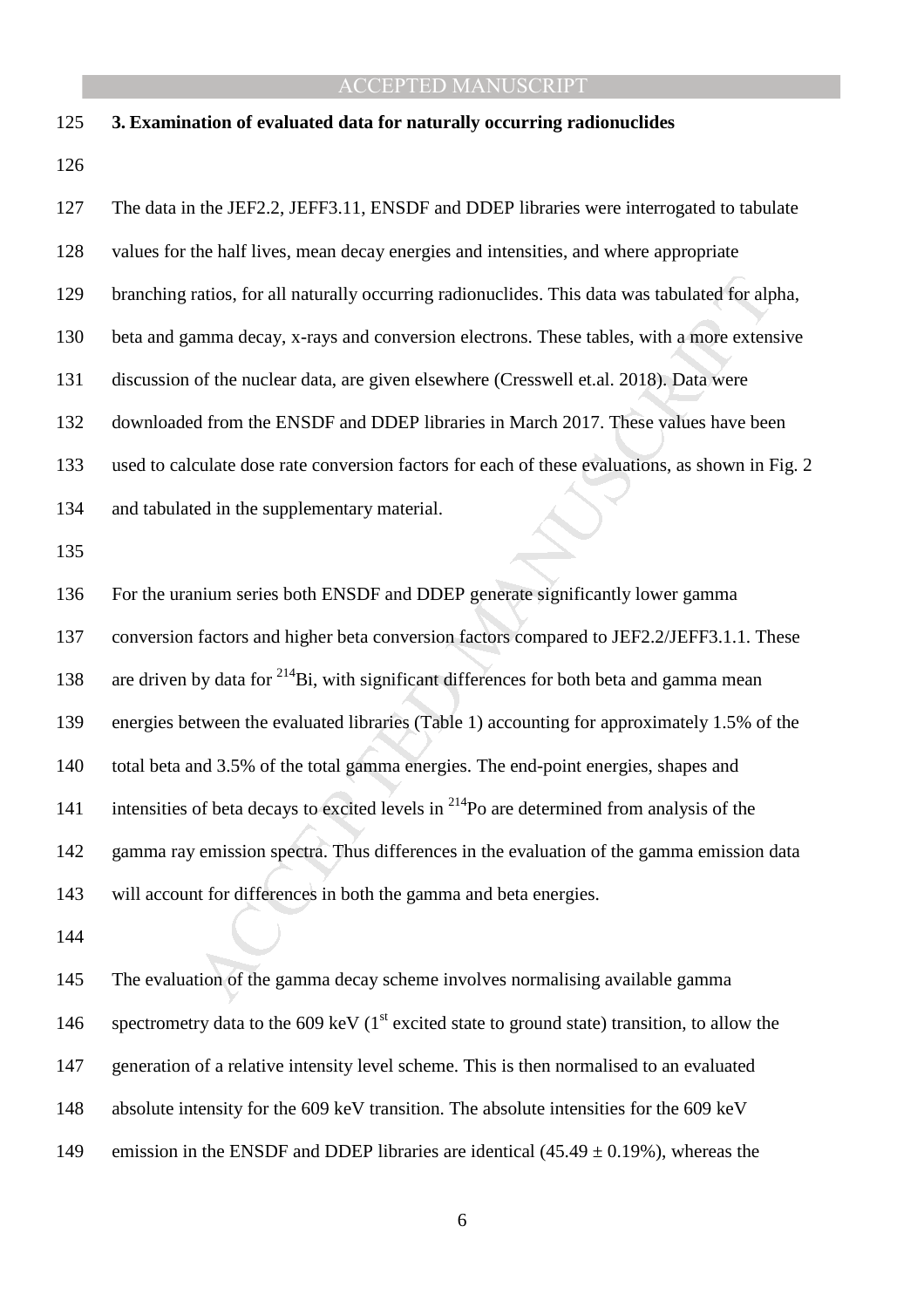150 intensity in the JEF2.2/JEFF3.11 library is higher  $(46.9 \pm 4.0\%)$ . The JEF2.2 evaluation for  $2^{14}$ Bi was not revised in the JEFF3.11 evaluation, and the ENSDF and DDEP libraries include 152 two measurements not available to the JEF2.2 evaluators. In particular, a high precision data 153 set reported by Morel et.al. (2004) using  $^{226}$ Ra sources certified to 0.2% precision, and 4 154 different HPGe detectors and 2 or 3 source geometries for each detector to check cascade 155 summing correction, with an absolute intensity for the 609 keV gamma ray of  $45.57 \pm 0.18$ %. 156 To date, this dataset is the most precise measurement of the critical 609 keV absolute 157 intensity, and the relative intensities of the other emissions from  $^{214}$ Bi decay. To tie down this 158 critical intensity more conclusively there would be value in independent measurements with 159 similar attention to detail to rule out potential bias in the source activity certification, detector 160 efficiencies and cascade summing corrections.

161

 $\overline{a}$ 

IPGe detectors and 2 or 3 source geometries for each detector to check cascade<br>correction, with an absolute intensity for the 609 keV gamma ray of 45.57 ± 0.<br>is dataset is the most precise measurement of the critical 609 162 For the thorium series, the ENSDF and DDEP libraries produce lower gamma dose rate 163 conversion factors, with significantly improved precision, compared to JEF2.2 and JEFF 164 3.11. This is largely explained by differences in the <sup>228</sup> Ac decay data (Table 2). Even with 165 more recent data improving the precision of the evaluation, the DDEP evaluation (Pearce 166  $2010$ ) notes that this decay scheme is incomplete. The effective Q-value<sup>1</sup> calculated from 167 individual decay rates and intensities  $(2010 \pm 100 \text{ keV})$  is low compared to the Q-value from 168 mass differences (2123.8  $\pm$  2.7 keV). There is a ~7% discrepancy between beta and gamma 169 emissions, suggesting missing gammas. "Further measurements of the gamma data, 170 particularly at low energy, would be of benefit, as would coincidence studies to validate the 171 placement of gammas in the level scheme" (Pearce 2010). Absolute gamma emissions were 172 normalised to the 463 keV emission, however it is noted that "this value is not consistent with 173 expected beta decay characteristics" (Pearce 2010). If the discrepancies in the decay scheme

<sup>&</sup>lt;sup>1</sup> The Q-value is the difference in rest mass energy of the parent and daughter nuclides. This should equal the total energy released in the decay (the sum of all radiation and nuclear recoil).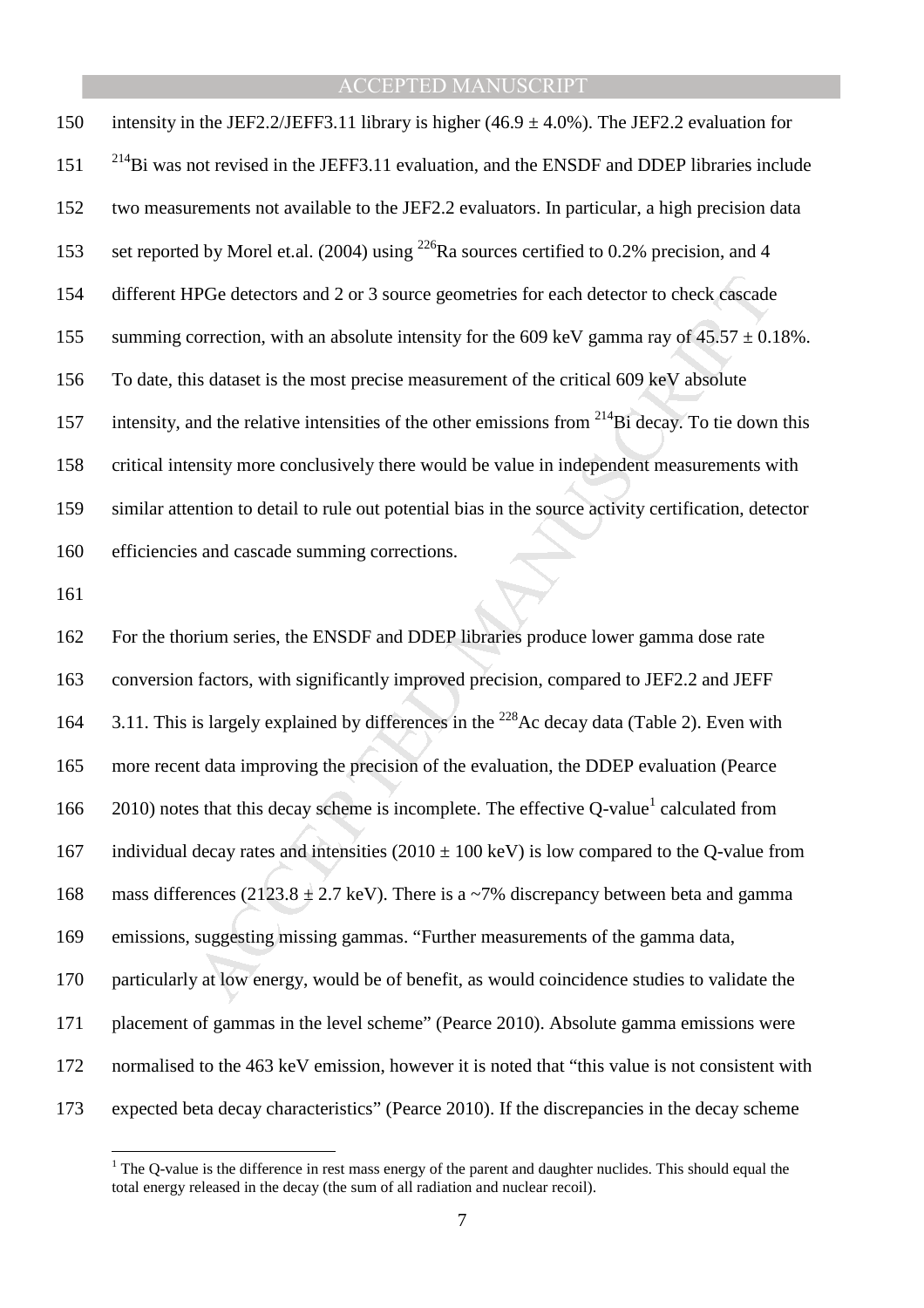174 are the result of unobserved gamma rays, with associated beta transitions, then it is expected 175 that total gamma and beta energies per decay would be larger than determined from the 176 ENSDF/DDEP libraries by a few percent.

177

be half lives given in the evaluated libraries (Table 3) considered here carry<br>arge uncertainties, of 1.0-1.5% for the JEF2.2 and JEFF3.11 libraries, and 0.29<br>F and DDEP libraries. In addition, the half lives vary signifi 178 For  $40$ K the half lives given in the evaluated libraries (Table 3) considered here carry 179 relatively large uncertainties, of 1.0-1.5% for the JEF2.2 and JEFF3.11 libraries, and 0.2% for 180 the ENSDF and DDEP libraries. In addition, the half lives vary significantly with the JEF2.2 181 value approximately 2.5% larger than that given in the ENSDF and DDEP libraries. This 182 difference in half life is significant when  ${}^{40}$ K activity is given in terms of elemental 183 composition (%K). In geochronology based on the decay of  ${}^{40}K$  it is desirable to know the  $184$   $^{40}$ K to the greatest possible precision. Given the importance of the  $^{40}$ K decay constants in 185 these communities, independent evaluations of the half life and branching ratios have been 186 conducted combining experimental nuclear physics data with Ar-Ar ages from independently 187 dated minerals. Half lives calculated by Min et.al. (2000) and Renne et.al. (2010) using these 188 approaches are also given in Table 3.

189

190 There is also considerable variation in the mean beta energies reported in each library, 191 ranging from ~450 keV to ~520 keV, corresponding to 5-10% variation in dose rate 192 conversion factors. The major difference to the mean energy is the shape of the beta-193 spectrum assumed. To determine the mean beta decay energy, it is necessary to know the 194 shape and end-point energy of the beta spectrum. The end-point energy is well defined from 195 the atomic mass difference between <sup>40</sup>K and <sup>40</sup>Ca, at 1311.07  $\pm$  0.12 keV. The shape of the 196 beta spectrum is proportional to a factor  $pWq^2$  for sharing momentum between the leptons, 197 the Fermi function *F(Z,W)* and a shape factor *C(W)*.

$$
\frac{dN}{dW} \propto pWq^2 F(Z, W) C(W)
$$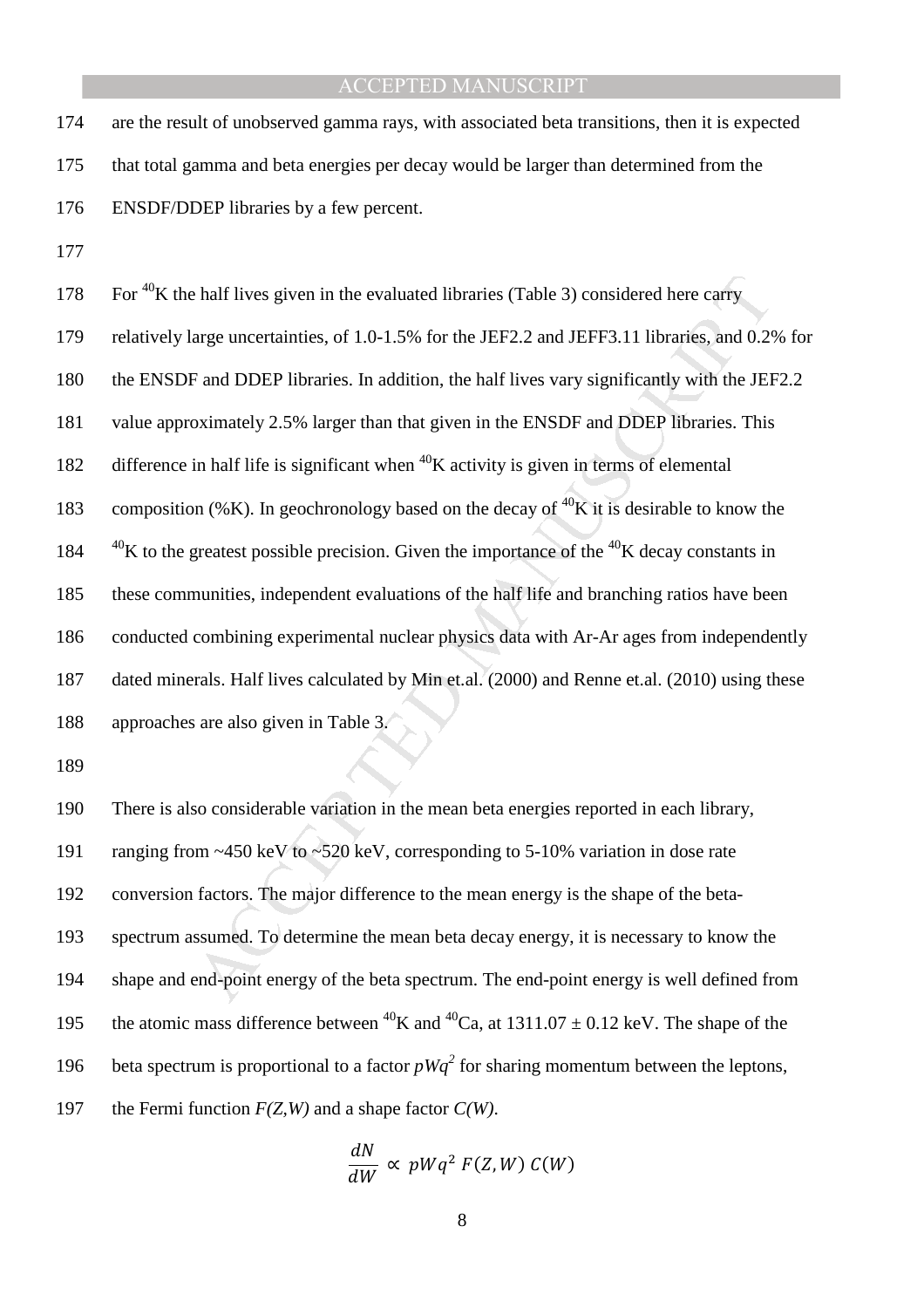198 where W is the total beta energy, Z is the atomic number of the daughter, *p* is the momentum 199 of the beta particle and *q* the momentum of the neutrino. Theoretical shape factors for 200 allowed or forbidden unique transitions are given by:

$$
C(W) = (2L - 1)! \sum_{k=1}^{L} \lambda_k \frac{p^{2(k-1)} q^{2(L-k)}}{(2k-1)! [2(L-k)+1]!}
$$

201 where *L=∆J*, and *L=1* for *∆J=0*. The parameter *λk* cannot be calculated in a straightforward 202 manner, and typically an assumption that  $\lambda_k = 1$  is used.

203

 $U(W) = (2L - 1)! \sum_{k=1}^{N_R} A_k \frac{(2k-1)! [2(L-k) + 1]!}{(2k-1)! [2(L-k) + 1]!}$ <br>
IJ, and  $L=I$  for  $JJ=0$ . The parameter  $\lambda_k$  cannot be calculated in a straightforward typically an assumption that  $\lambda_k = 1$  is used.<br>
from <sup>40</sup>K (ground st 204 The decay from <sup>40</sup>K (ground state 4) to <sup>40</sup>Ca (ground state 0<sup>+</sup>) is a third unique forbidden 205 (3U) transition. The commonly used LOGFT program for calculating the shape of the 206 spectrum only calculates allowed and first and second unique forbidden (1U, 2U) transitions, 207 and when presented with any other transition defaults to an allowed transition shape. 208 Recalculations of the beta spectral shapes to evaluate the reliability of the  $\lambda_k = 1$ 209 approximation (Mougeot 2015) have included the  $40<sup>K</sup>$  beta spectrum using an experimental 210 shape factor from Leutz et.al. (1965). The program BetaShape (Mougeot 2015, 2016) has 211 been used to generate spectra for different shape factors theoretically with the  $\lambda_k = 1$ 212 assumption and for experimental shape factors reported in the literature. These spectra are 213 plotted in Fig.3, with the data included in the supplementary material. The mean beta 214 energies have been calculated for these, and given in Table 4 with corresponding mean 215 energies from the LOGFT program for the allowed and first and second unique forbidden 216 transitions. The mean energy for the Leutz et.al. (1965) shape factor is identical to that 217 reported by Mougeot (2015). Recent high precision measurements of beta spectra have been 218 conducted (Carles & Kossert 2007), proposing a shape factor of the form  $C(W) = \lambda_1 p^6 +$ 219  $\lambda_2 q^6 + 7p^2 q^2 (p^2 + q^2)$  for <sup>40</sup>K, with  $\lambda_1 = 1.8$  and  $\lambda_2 = 1.23$ , to resolve discrepancies between 220 cutoff energy yield and maximum point energy. However, the authors note that this form of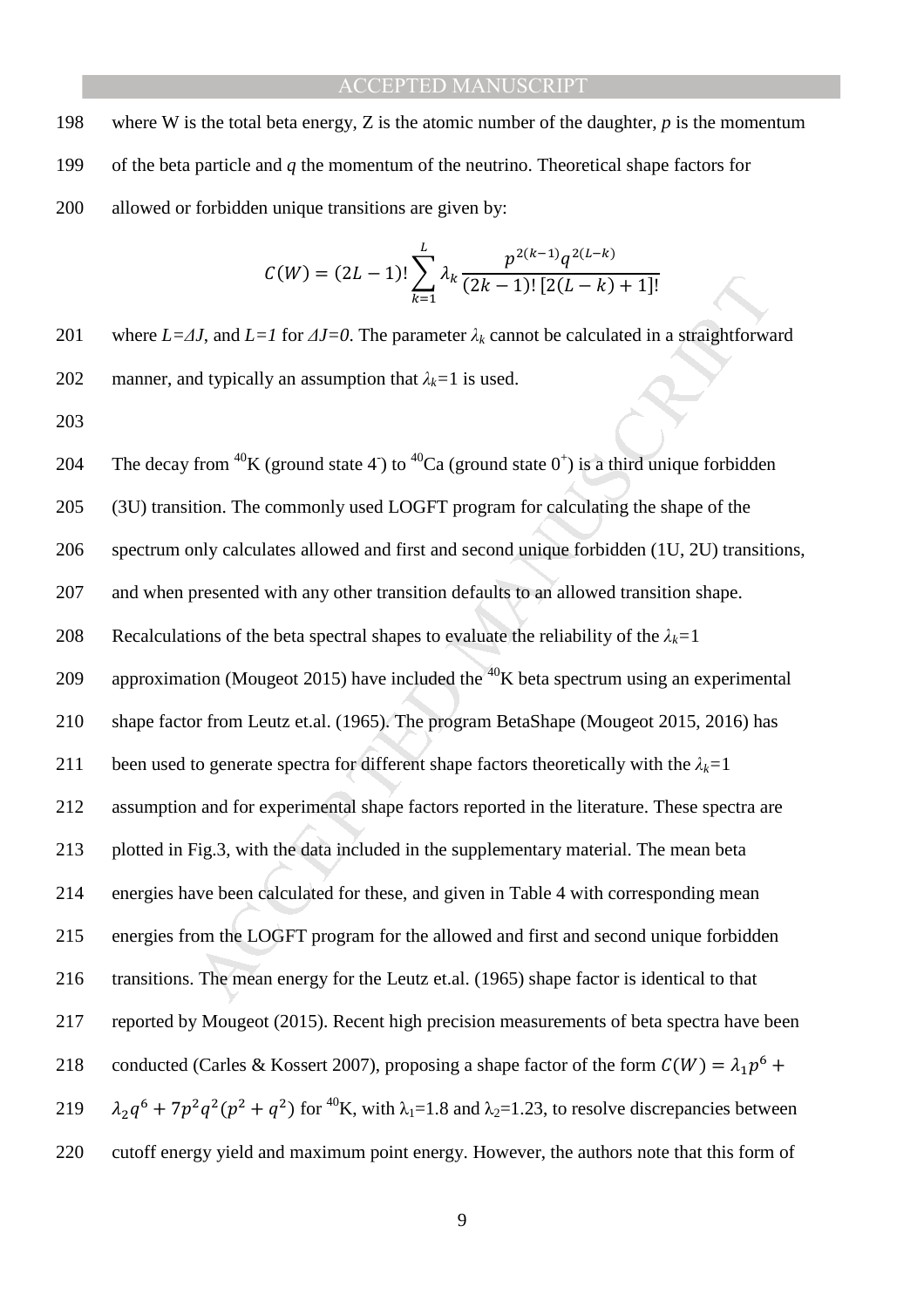221 shape factor fails Cherenkov counting tests, and in correspondence stated that they consider 222 the spectrum generated by BetaShape using the Leutz et.al. (1965) shape factor is "the best 223 choice for K-40 at this moment" (Kossert pers. comm..)

224

g the mean energy per decay in the different evaluations (Table 3) with the mean energies for different shape factors (Table 4) it appears that the JEFF 3.1 evaluators have used the LOGHT program, letting the program defa 225 Comparing the mean energy per decay in the different evaluations (Table 3) with the 226 calculated mean energies for different shape factors (Table 4) it appears that the JEFF 3.11 227 and DDEP evaluators have used the LOGFT program, letting the program default to an 228 allowed transition shape. The DDEP evaluators (Mougeot & Helmer 2009) state that the 229 mean energy is given by the LOGFT program without further elaboration. The mean energy 230 reported by the ENSDF evaluation is consistent with forcing the LOGFT program to use a 2U 231 shape factor, which would be closer to the 3U value. And, the JEF2.2 evaluators have a value 232 consistent with the Leutz et.al. (1965) shape factor, with a marginally larger endpoint energy. 233 It is noted that Lederer & Shirley (1978) also give a mean energy for <sup>40</sup>K beta decay of 234 583 keV, and this value is explicitly stated in the calculations of dose rate conversion factors 235 of Aitken (1983, 1985), Bell (1976), Nambi & Aitken (1986) and Sanderson (1987). 236 Subsequent calculations use the lower mean energy in the ENSDF library, Adamiec & Aitken (1998) note that this leads to a 4% reduction in the <sup>40</sup>K beta conversion factor. 238 239 The beta spectrum is also required to calculate absorbed dose fractions. Mejdahl (1979)

240 recognised that this is a third unique forbidden transition, and used a spectrum transformed 241 from a corresponding allowed shape using the method of Wu & Moszkowski (1966). Nathan 242 et.al (2003) used a Fermi model spectrum with spectral factors from Behrens & Szybisz 243 (1976), with the spectrum given in the supplementary information of Guérin et.al. (2012) 244 having a mean energy of 508 keV, consistent with the use of an allowed spectral shape 245 despite statements that spectral factors had been used.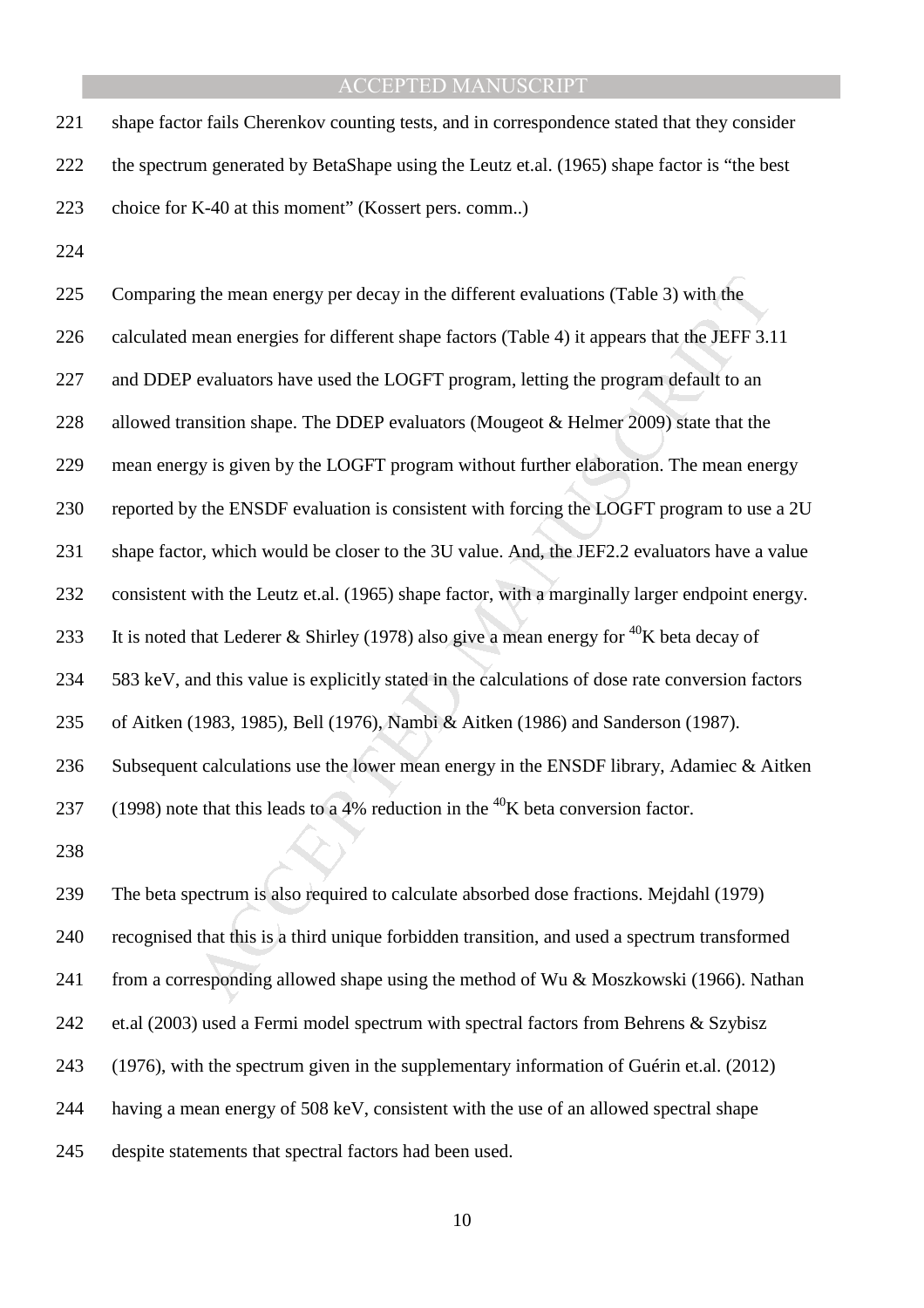246

#### 247 **4. Discussion and Conclusions**

ovides a convenient means of accessing this data to calculate conversion ratio<br>ion of the evaluated library reported in *Nuclear Data Sheets* and *Table of Isoto*<br>ceently formalised in the Evaluated Nuclear Structure Data 248 The estimation of dose rate from radionuclide concentrations requires accurate nuclear data 249 covering half lives, branching ratios, emission energies and intensities. The use of evaluated 250 libraries provides a convenient means of accessing this data to calculate conversion ratios. 251 The evolution of the evaluated library reported in *Nuclear Data Sheets* and *Table of Isotopes*, 252 and more recently formalised in the Evaluated Nuclear Structure Data File (ENSDF), has 253 resulted in a variety of dose rate conversion factors being determined. However, with two 254 additional sets of evaluations; the NEA/OECD JEF2.2 and JEFF3.11 libraries tailored for 255 nuclear reactor and nuclear medicine applications, and the Decay Data Evaluation Project 256 (DDEP); an assessment of the variations in relevant nuclear data across current versions of 257 these different libraries has been conducted with the intention of identifying if the different 258 evaluation processes significantly bias the resulting evaluated data and to identify which 259 radionuclides might carry significant variations, and thus be needing further measurements to 260 refine the nuclear data.

261

262 In the uranium series, combining both  $^{235}$ U and  $^{238}$ U, the JEF2.2/JEFF3.11 gamma conversion 263 factors are 0.7% higher than the corresponding ENSDF/DDEP values, and conversely the 264 beta conversion parameters are 1.5% lower. It has been shown that these differences are 265 mostly due to differences in the data for  $^{214}$ Bi. These differences are due to the inclusion of a 266 single high precision data set (Morel et.al. 2004) in the more recent ENSDF/DDEP 267 evaluations. Although the absolute intensity of the 609 keV gamma ray from this is consistent 268 with other measurements since the 1980s, within a 1-2  $\sigma$  limit, the ENSDF/DDEP evaluations 269 are heavily biased to this single data set. It would be of benefit if an independent high 270 precision data set confirmed the measurements of Morel et.al. (2004). It is considered that the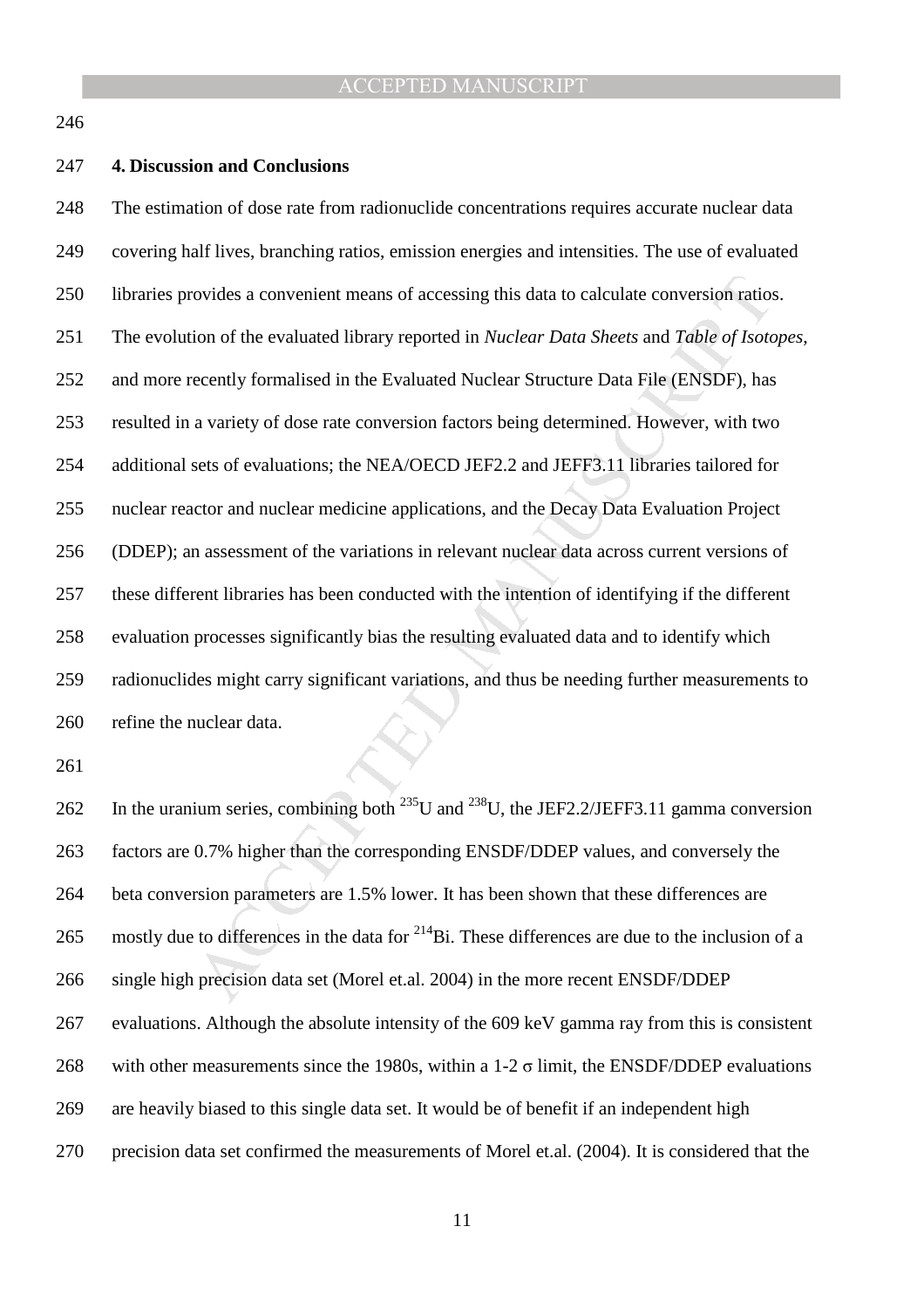271 ENSDF and DDEP evaluations, incorporating the Morel et.al. (2004) data, are the best 272 available, with the differences between them insignificant. For the purpose of calculating 273 dose conversion factors, the mean of these is used with an uncertainty assigned that 274 encompasses the  $1\sigma$  range of both values.

275

ium series, the gamma conversion factors from the ENSDF/DDEP libraries are<br>ret than for the JEF2.2/JEFF3.11 libraries. It has been shown that these different<br>derived from differences in the <sup>228</sup>Ac nuclear data. Although 276 In the thorium series, the gamma conversion factors from the ENSDF/DDEP libraries are 277 ~3.5% lower than for the JEF2.2/JEFF3.11 libraries. It has been shown that these differences 278 are largely derived from differences in the <sup>228</sup> Ac nuclear data. Although this has not been 279 examined in detail here, the DDEP evaluator (Pearce 2009) noted that the decay data for this 280 radionuclide is incomplete with an ~7% discrepancy between beta and gamma intensity data, 281 and recommended that further experimental gamma data be collected with particular 282 emphasis on low energy gammas and coincidence measurements to confirm the level scheme. 283 It is considered that the ENSDF/DDEP evaluations are the likely to underestimate total 284 gamma and beta energies per decay by 2-4%, and for this work it has been assumed that the 285 ENSDF/DDEP values should be used with an additional 3% added to them, with the 286 uncertainty increased by 10%.

287

288 For  ${}^{40}$ K and  ${}^{87}$ Rb, there is considerable variation in both beta and gamma dose conversion 289 factors between the four contemporary evaluated libraries and the literature values from 290 different versions of the ENSDF library, with 3-12% variation in the beta conversion 291 parameters and 1-4% variation for the gamma conversion parameters. These variations reflect 292 differences in  ${}^{40}$ K nuclear data in different evaluations; with 2-5% variation in half life 293 values, upto 15% variation in mean beta energy, and small variations in branching ratios. 294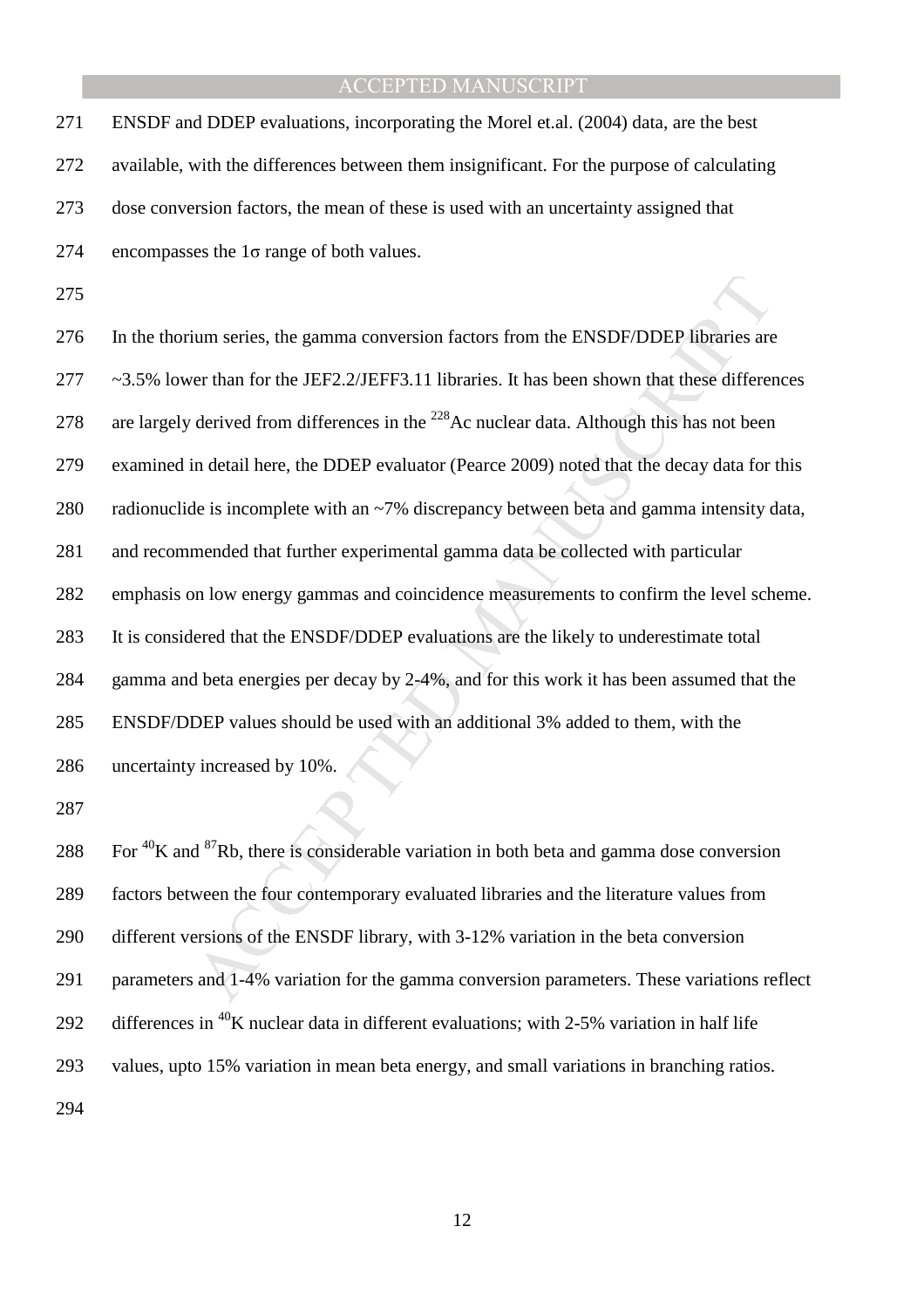een taken as the best value currently available, with uncertainties to encompase<br>f both values. The dominant difference between evaluated libraries is the mear<br>energy, which reflects the shape of the decay spectrum used. 295 The  $^{40}$ K half life is also critical to geochronology, and independent evaluations of nuclear 296 data and Ar-Ar measurements of known age minerals by the geochronology community has 297 produced half-life values consistent with the latest ENSDF and DDEP evaluations with 298 similar precision of  $\sim 0.2\%$ . The mean of the ENSDF & DDEP values for the half life has 299 therefore been taken as the best value currently available, with uncertainties to encompass the  $300$  1 $\sigma$  range of both values. The dominant difference between evaluated libraries is the mean 301 beta decay energy, which reflects the shape of the decay spectrum used. The LOGFT 302 program most commonly used to calculate mean energies and branching ratios does not 303 include the 3U transition needed to model the  ${}^{40}$ K decays to  ${}^{40}$ Ca and the  ${}^{40}$ Ar ground state. 304 Thus, approximations are made in the calculations of mean energy and branching ratio, the 305 difference in mean energy reflects the difference between using a 2U or an allowed transition 306 as an approximation to the 3U transition. The use of an alternative program, BetaShape, that 307 does allow for 3U shape factors results in an increase in the calculated mean energy. At 308 present, experimental shape factors for the  ${}^{40}$ K decay are poorly measured, especially in the 109 Iow energy (<100 keV) region, and additional precision measurements of the <sup>40</sup>K beta 310 spectrum would be of considerable benefit in more accurately determining experimental 311 shape factors. However, it would be surprising if future experimental data results in a mean 312 energy significantly different from  $585 \pm 5$  keV, with the best current measurement giving a 313 mean energy of  $583.98 \pm 0.10$  keV (Leutz et.al. 1965, Mougeot 2015) which includes an 314 uncertainty twice that given by this shape factor.

315

316 Based on our assessment of what are currently the best nuclear data as reviewed here, dose 317 rate conversion factors can be calculated (Table 5). In most cases, these are consistent with 318 values currently regularly used (Adamiec & Aitken 1998, Guérin et.al. 2011, Liritzis et.al. 319 2013). The exception is the K+Rb beta parameter which is approximately 4% larger, in line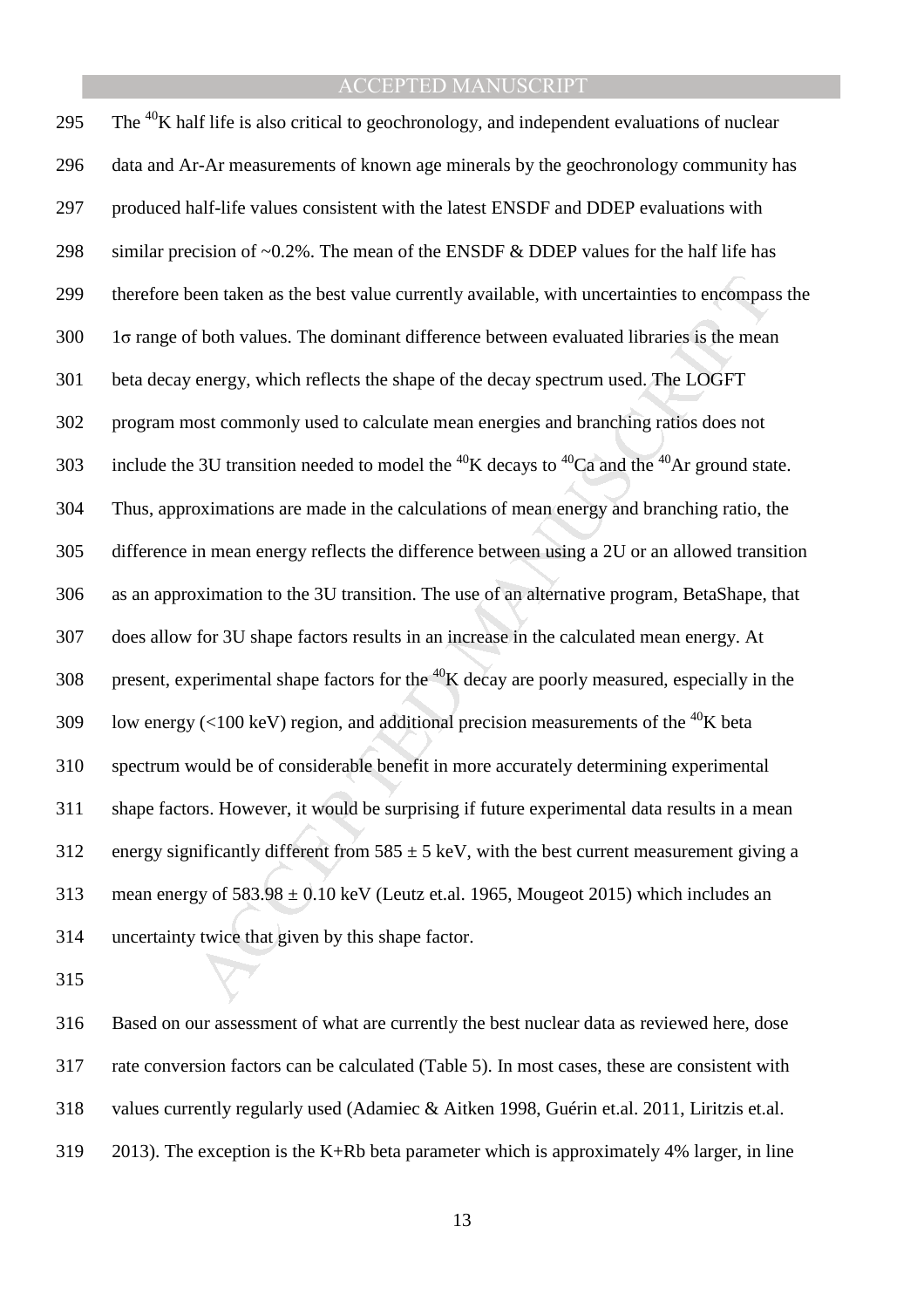320 with earlier calculations using the 583 keV mean energy of Lederer & Shirley (1978), 321 including the calculations of Aitken (1983) which had been widely used prior to adoption of 322 the newer values. It should be noted that although these conversion factors are determined 323 using our assessment of the best available data, there are still serious doubts regarding that 324 data. As such, these factors are provisional subject to clarification of the inconsistencies in 325 the nuclear data.

326

ich, these factors are provisional subject to clarification of the inconsistencies if data.<br>
version factors have been used to calculate dose rates for a standard mineral<br>
m following the assumptions of Adamiec & Aitken ( 327 These conversion factors have been used to calculate dose rates for a standard mineral 328 composition following the assumptions of Adamiec & Aitken (1998) for alpha efficiency, 329 beta attenuation and cosmic contributions. These are given in Table 6 with values given by 330 Adamiec & Aitken (1998) for comparison. In all instances, the total dose rates are slightly 331 larger than those calculated by Adamiec & Aitken (1998), and generally in agreement with 332 those of Nambi & Aitken (1986) except for <sup>40</sup>K (where the current work predicts higher dose 333 rates) and Th gamma.

334

335 It is clear that the choice of dose rate conversion factors to be used is still to be fully resolved. 336 The values suggested here may be used, but without resolution of significant doubts in the 337 nuclear data it may be preferable to maintain continuity with prior work by not changing the 338 values used with each new revision. Whatever values are used, it should be recognised that 339 propagating uncertainties in the evaluated libraries would underestimate the true 340 uncertainties. In this work, uncertainties in the parameters are in the range of 1-3%, previous 341 studies (Aitken 1985, following Bell 1979) have noted that 5% is the maximum error likely to 342 occur. In addition, the values used should be clearly stated when reporting dose rates. 343

344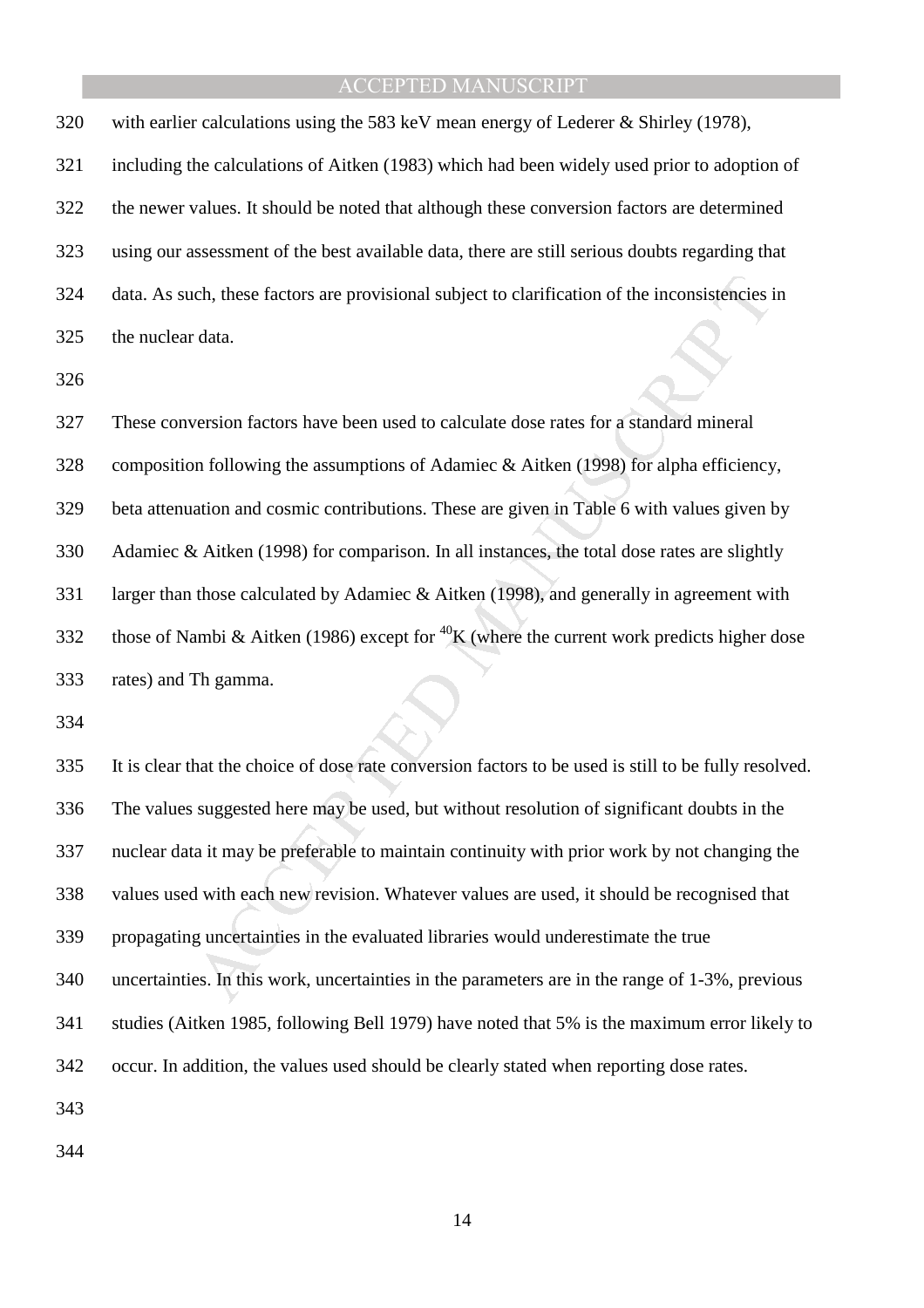|     | <b>ACCEPTED MANUSCRIPT</b>                                                                  |
|-----|---------------------------------------------------------------------------------------------|
| 345 |                                                                                             |
| 346 | <b>Acknowledgements</b>                                                                     |
| 347 | The authors acknowledge with thanks the constructive discussions with Dr Ryan Ickert        |
| 348 | (SUERC) regarding <sup>40</sup> K half life evaluations used in Ar-Ar dating.               |
| 349 |                                                                                             |
| 350 |                                                                                             |
| 351 | <b>References</b>                                                                           |
| 352 | Adamiec G., Aitken M., 1998. Dose-rate conversion factors: update. Ancient TL 16, 37-50.    |
| 353 |                                                                                             |
| 354 | Aitken, M.J., 1974. Physics and Archaeology. Clarendon Press, Oxford.                       |
| 355 |                                                                                             |
| 356 | Aitken, M.J., Bowman S.G., 1975. TL dating: assessment of alpha particle contribution.      |
| 357 | Archaeometry 18, 132-138.                                                                   |
| 358 |                                                                                             |
| 359 | Aitken, M.J., 1983. Dose rate data in SI units: PACT, v. 9, p. 69-76.                       |
| 360 |                                                                                             |
| 361 | Aitken, M.J., 1985. Thermoluminescence Dating. Academic Press.                              |
| 362 |                                                                                             |
| 363 | Aitken, M.J., 1998. An Introduction to Optical Dating. Oxford University Press, London.     |
| 364 |                                                                                             |
| 365 | Behrens, H., Szybisz, L., 1976. Shapes of Beta Spectra. Physics Data 6-1, Zentralstelle Fur |
| 366 | Atomkernenergie-Dokumentation (ZAED), Germany.                                              |
| 367 |                                                                                             |
| 368 | Bell, W.T., 1976. The assessment of the radiation dose-rate for thermoluminescence dating.  |
| 369 | Archaeometry 18, 107-110.                                                                   |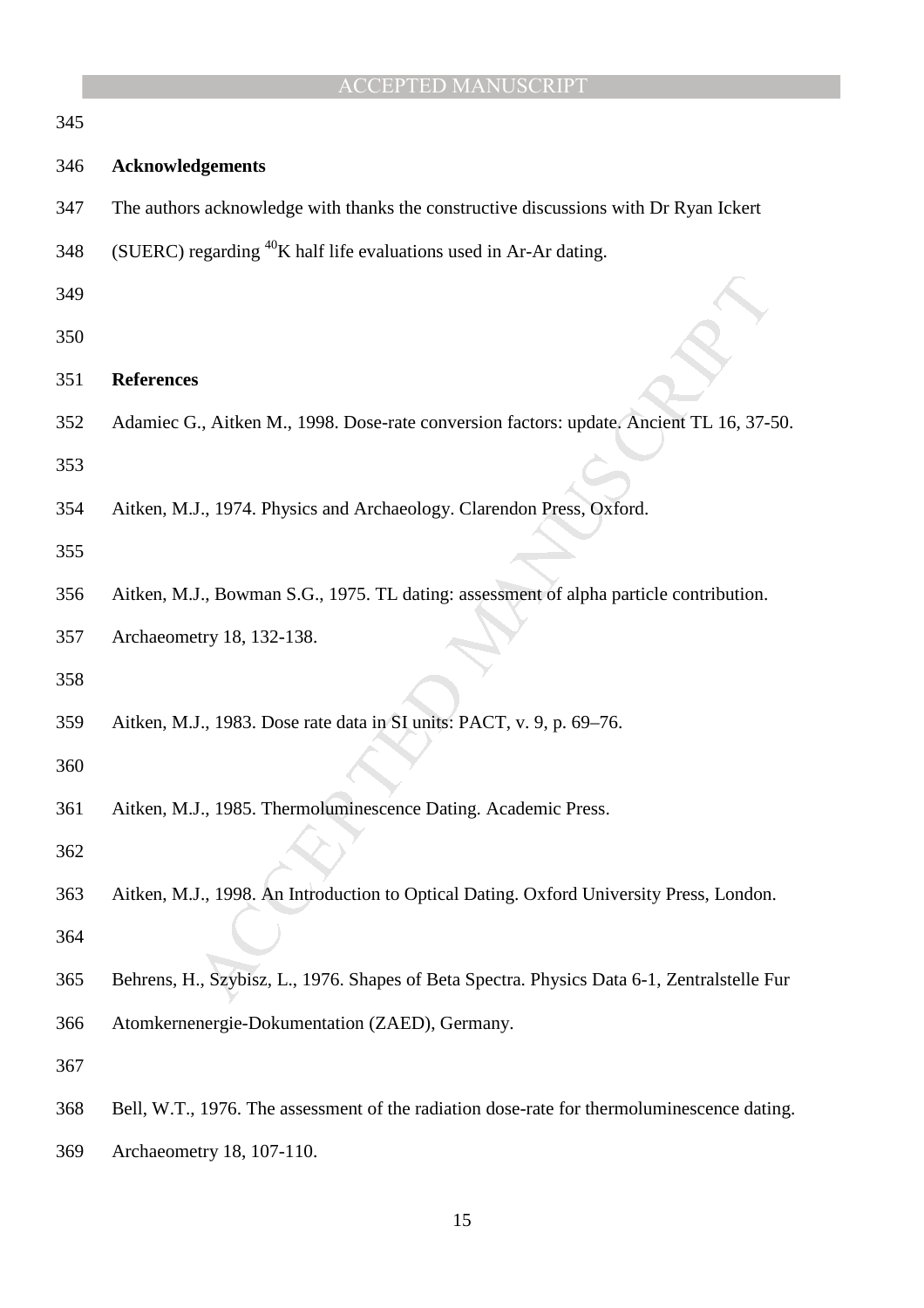|     | <b>ACCEPTED MANUSCRIPT</b>                                                                                                  |
|-----|-----------------------------------------------------------------------------------------------------------------------------|
| 370 |                                                                                                                             |
| 371 | Bell, W.T., 1977. Thermoluminescence dating: revised dose rate data. Archaeometry 19, 99-                                   |
| 372 | 100.                                                                                                                        |
| 373 |                                                                                                                             |
| 374 | Bell, W.T., 1979. Thermoluminescence dating: dose rate data. Archaeometry 21, 243-246.                                      |
| 375 |                                                                                                                             |
| 376 | Carles, A.G., Kossert, K., 2007. Measurement of the shape-factor functions of the long-lived                                |
| 377 | radionuclides <sup>87</sup> Rb, <sup>40</sup> K and <sup>10</sup> Be. Nuclear Instruments and Methods in Physics Research A |
| 378 | 572, 760-767.                                                                                                               |
| 379 |                                                                                                                             |
| 380 | Carriveau, G.T., Troka, W., 1978. Annual dose rate calculations for TL dating.                                              |
| 381 | Archaeophysika 10, 406-422.                                                                                                 |
| 382 |                                                                                                                             |
| 383 | Cresswell, A.J., Sanderson, D.C.W., Carter, J., 2018. Review of nuclear data for naturally                                  |
| 384 | occurring radionuclides applied to environmental applications. Submitted to European                                        |
| 385 | Physical Journal A.                                                                                                         |
| 386 |                                                                                                                             |
| 387 | Fleming, S. J., 1979. Thermoluminescence Techniques in Archaeology. Oxford University                                       |
| 388 | Press, Oxford.                                                                                                              |
| 389 |                                                                                                                             |
| 390 | Guérin, G., Mercier, N., Adamiec, G., 2011. Dose-rate conversion factors: update. Ancient                                   |
| 391 | TL 29, 5-8.                                                                                                                 |
| 392 |                                                                                                                             |
|     |                                                                                                                             |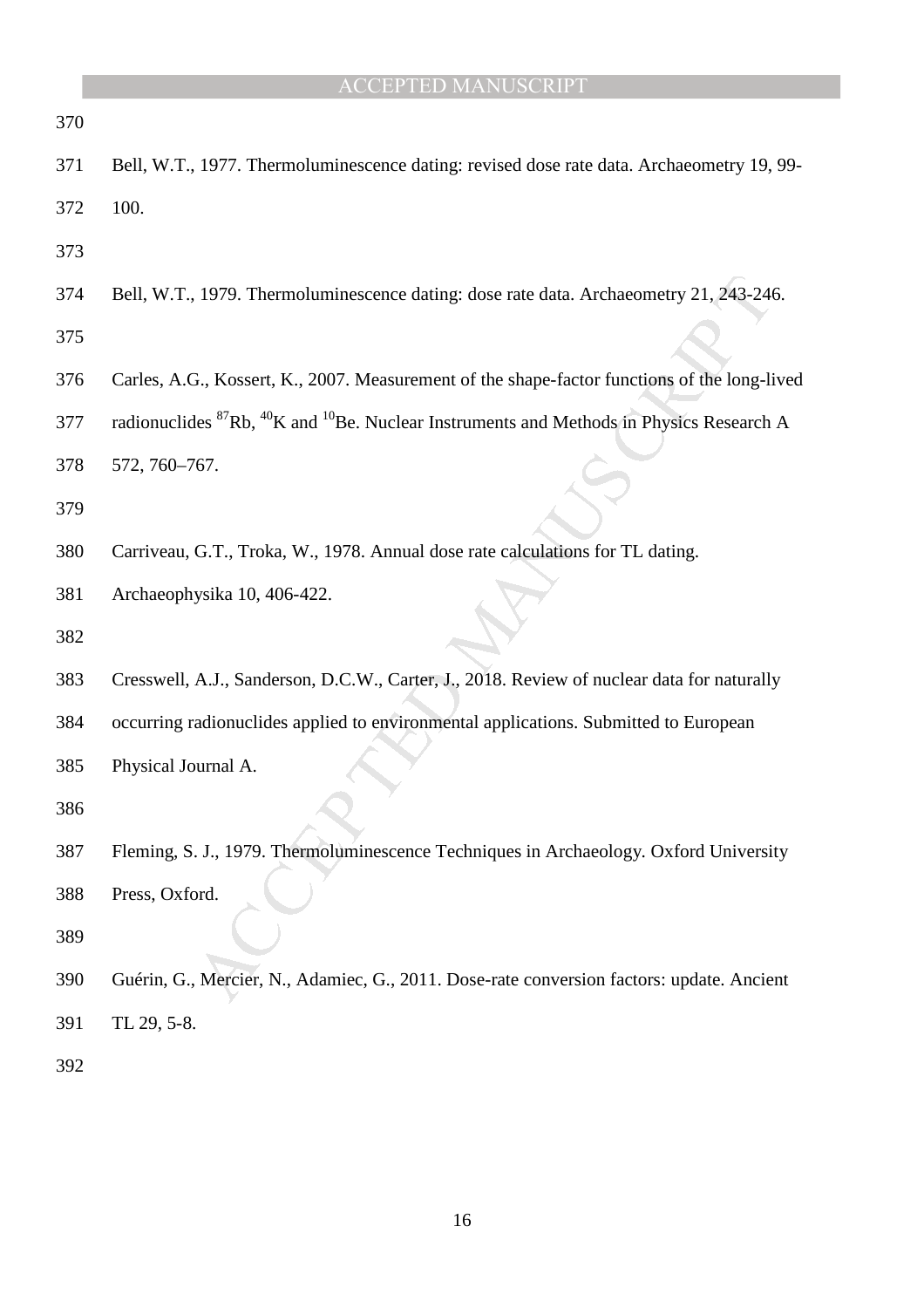- 393 Guérin, G., Mercier, N., Nathan, R., Adamiec, G., Lefrais, Y., 2012. On the use of the infinite
- 394 matrix assumption and associated concepts: a critical review. Radiation Measurements 47, 395 778-785.
- 396
- 397 Helmer, R.G., 1999. International decay data evaluation project. Nuclear Instruments and
- 398 Methods in Physics Research A 422, 518-524.
- 399
- 400 Helmer, R.G., Browne, E., Bé, M.M., 2002. International Decay Data Evaluation Project.
- 401 Journal of Nuclear Science and Technology 39:sup2, 455-458, DOI:
- 402 10.1080/00223131.2002.10875138
- 403
- 404 Kellett, M.A., Bersillon, O., Mills, R.W., 2009. The JEFF-3.1/-3.1.1 Radioactive Decay Data
- 405 and Fission Yields Sub-libraries. JEFF Report 20, NEA No. 6287. ISBN 978-92-64-99087-6.
- 406
- 407 Lederer, C.M., Shirley, V.S., 1978. Table of Isotopes 7<sup>th</sup> Edition. Wiley, New York.
- 408
- 409 Leutz, H., Schulz, G., Wenninger, H., 1965. The decay of potassium-40. Zeitschrift für
- 410 Physik 187, 151-164.
- 411
- (G., 1999. International decay data evaluation project. Nuclear Instruments and Physics Research A 422, 518-524.<br>
(G., Browne, E., Bé, M.M., 2002. International Decay Data Evaluation Project<br>
Nuclear Science and Technology 412 Liritzis, I., Kokkoris, M., 1992. Revised dose-rate data for thermoluminesence/ESR dating. 413 Nuclear Geophysics 6, 423-443.
- 414
- 415 Liritzis, I., Stamoulis, K., Papachristosoulou, C., Ioannides, K., 2013. A re-evaluation of
- 416 radiation dose-rate conversion factors. Mediterranean Archaeology and Archaeometry 13, 1-
- 417 15.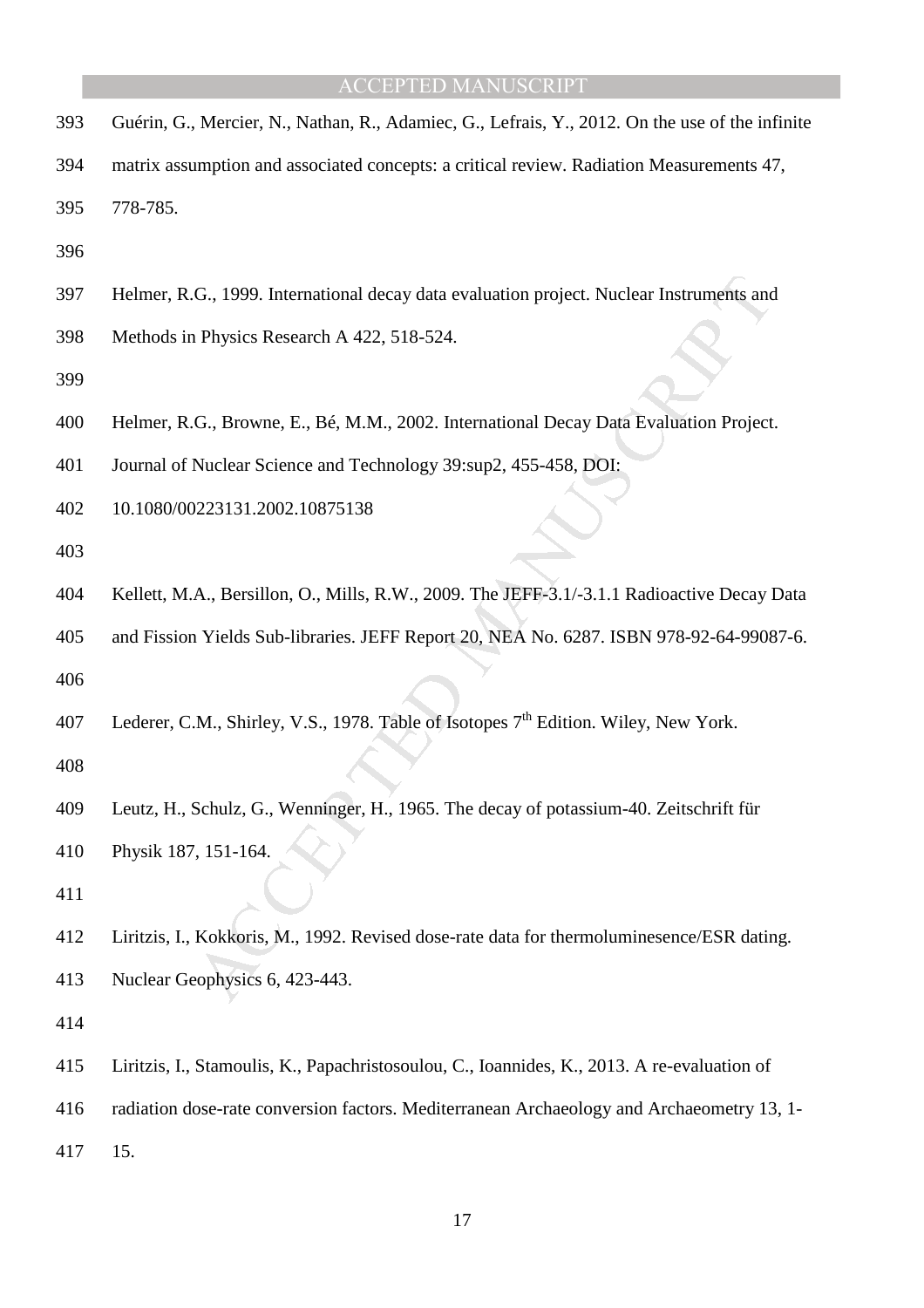| 418 |                                                                                                           |
|-----|-----------------------------------------------------------------------------------------------------------|
| 419 | Mejdahl, V., 1979. Thermoluminescence dating: beta-dose attenuation in quartz grains.                     |
| 420 | Archaeometry 21, 61-72.                                                                                   |
| 421 |                                                                                                           |
| 422 | Mejdahl, V. & Wintle, A.G., 1984. Thermoluminescence applied to age determination in                      |
| 423 | archaeology and geology. In: Horowitz Y.S. (ed) Thermoluminescence and                                    |
| 424 | Thermoluminescent Dosimetry, v.III. CRC Press Inc, Boca Raton, Florida. pp 133-190.                       |
| 425 |                                                                                                           |
| 426 | Min, K., Mundil, R., Renne, P.R., Ludwig, K.R., 2000. A test for systematic errors in                     |
| 427 | $^{40}Ar/^{39}Ar$ geochronology through comparison with U/Pb analysis of a 1.1-Ga rhyolite.               |
| 428 | Geochimica et Cosmochimica Acta 64, 73-98.                                                                |
| 429 |                                                                                                           |
| 430 | Morel, J., Sepman, S., Rasko, M. Terechtchenko, E., Delgado, J.U., 2004. Precise                          |
| 431 | determination of photon emission probabilities for the main X- and $\gamma$ -rays of <sup>226</sup> Ra in |
| 432 | equilibrium with daughters. Applied Radiation and Isotopes 60, 341-346.                                   |
| 433 |                                                                                                           |
| 434 | Mougeot, X., 2015. Reliability of usual assumptions in the calculation of $\beta$ and v spectra.          |
| 435 | Physical Review C 91, 05504.                                                                              |
| 436 |                                                                                                           |
| 437 | Mougeot, X., 2016. BetaShape - Calculs de Spectres Bêta / Beta Spectra Calculations.                      |
| 438 | Version 1.0. Available from http://www.nucleide.org/logiciels.htm                                         |
| 439 |                                                                                                           |
| 440 | Mougeot, X., Helmer, R.G., 2009. 40K – Comments on Evaluation of Decay Data.                              |
| 441 | LNHB/INEEL http://www.nucleide.org/DDEP_WG/Nuclides/K-40_com.pdf                                          |
| 442 |                                                                                                           |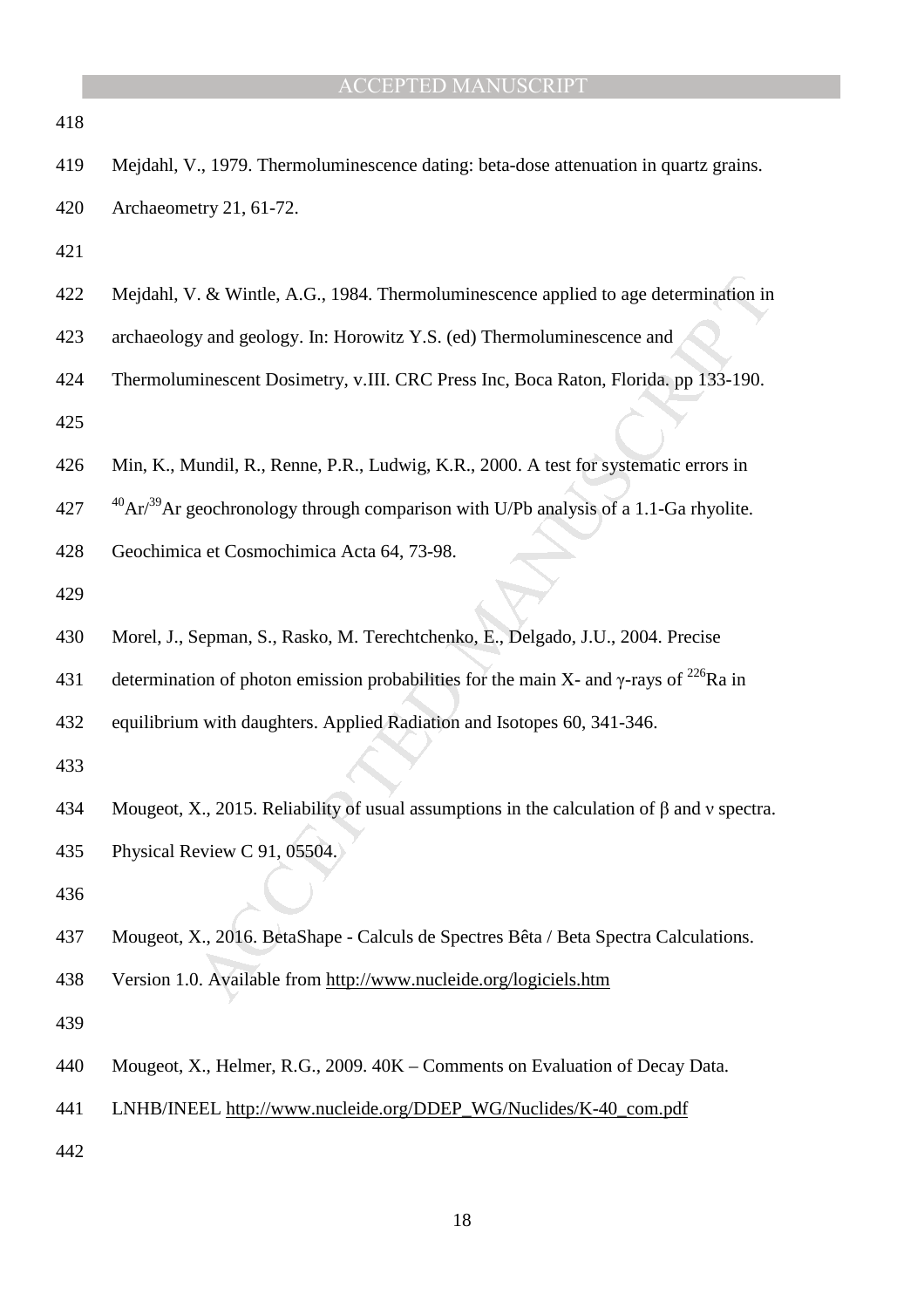| 443 | Nambi, K.S.V., Aitken, M.J., 1986. Annual dose conversion factors for TL and ESR dating.                      |
|-----|---------------------------------------------------------------------------------------------------------------|
| 444 | Archaeometry 28, 202-205.                                                                                     |
| 445 |                                                                                                               |
| 446 | Nathan, R.P., Thomas, P.J., Jain, M., Murray, A.S., Rhodes, E.J., 2003. Environmental dose                    |
| 447 | rate heterogeneity of beta radiation and its implications for luminescence dating: Monte Carlo                |
| 448 | modelling and experimental validation. Radiation Measurements $37$ , $305 - 313$ .                            |
| 449 |                                                                                                               |
| 450 | NEA, 2000. The JEF-2.2 Nuclear Data Library. Nuclear Energy Agency, Organisation for                          |
| 451 | Economic Co-operation and Development. JEFF Report, v. 17.                                                    |
| 452 |                                                                                                               |
| 453 | NNDC, 2017. ENSDF: Evaluated Nuclear Structure Data File Search and Retrieval.                                |
| 454 | http://www.nndc.bnl.gov/ensdf/ensdf/ensdf.jsp                                                                 |
| 455 |                                                                                                               |
| 456 | Oczkowski, H.L., Przegietka, K.R., Lankauf, K.R., Szmańda, J.B., 2000. Gamma                                  |
| 457 | spectrometry in thermoluminescence dating. Geochronometria 18, 57-62.                                         |
| 458 |                                                                                                               |
| 459 | Pearce, A., 2010. <sup>228</sup> Ac - Comments on Evaluation Decay Data.                                      |
| 460 | http://www.nucleide.org/DDEP_WG/Nuclides/Ac-228_com.pdf                                                       |
| 461 |                                                                                                               |
| 462 | Renee, P.R., Mundil, R., Balco, G., Min, K., Ludwig, K.R., 2010. Joint determination of <sup>40</sup> K       |
| 463 | decay constants and ${}^{40}Ar^{*/}$ ${}^{40}K$ for the Fish Canyon sanidine standard, and improved           |
| 464 | accuracy for <sup>40</sup> Ar/ <sup>39</sup> Ar geochronology. Geochimica et Cosmochimica Acta 74, 5349–5367. |
| 465 |                                                                                                               |
| 466 | Sanderson, D.C.W., 1987. Thermoluminescence dating of vitrified Scottish Forts:                               |
| 467 | development, evaluation and demonstration of the potential of thermoluminescence dating                       |
|     |                                                                                                               |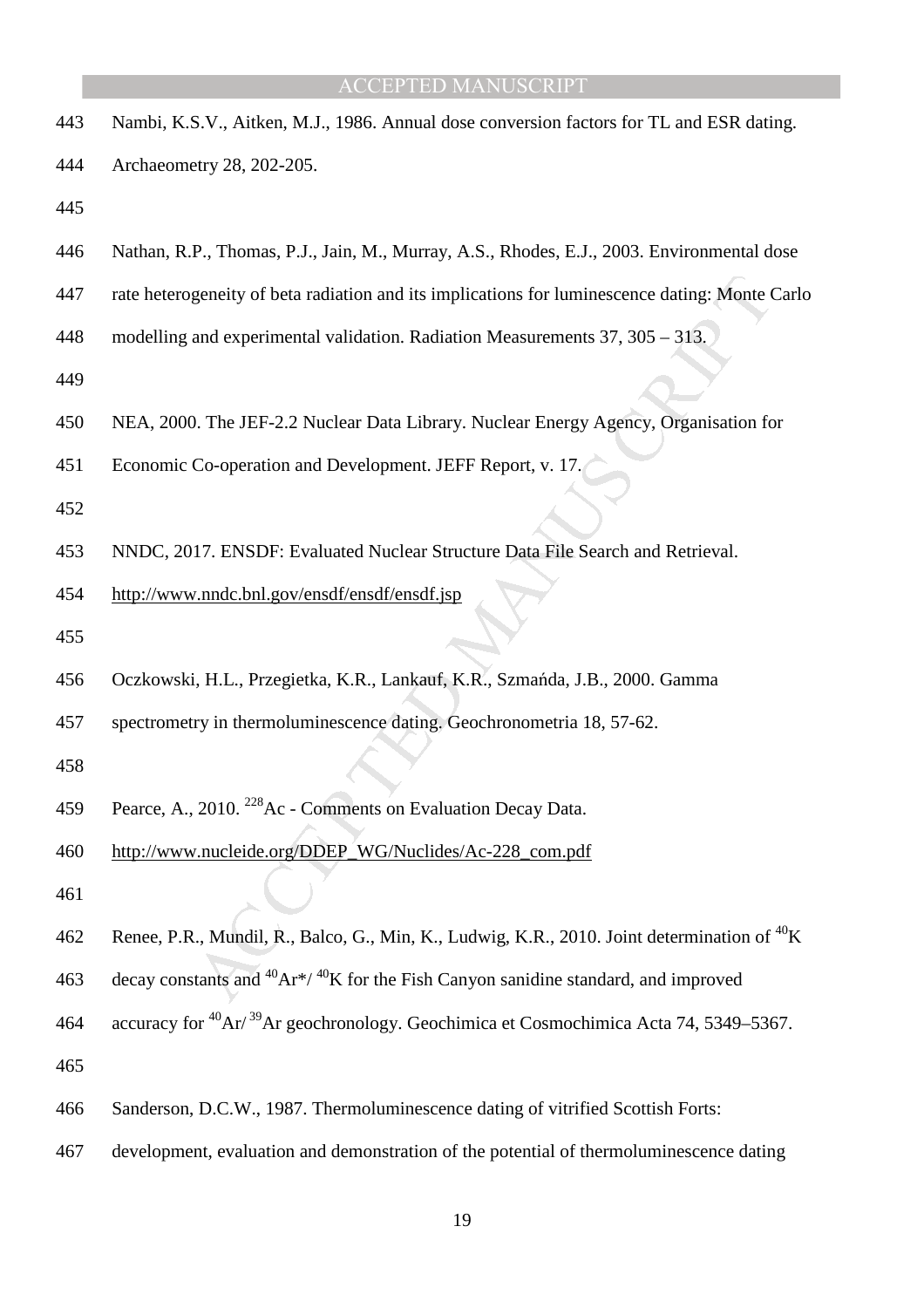- 468 techniques to resolve outstanding chronological problems associated with Scottish vitrified
- 469 forts. Paisley College, Paisley. http://ethos.bl.uk/OrderDetails.do?uin=uk.bl.ethos.376105
- 470
- 471 Wu, C.S., Moszkowski, S.A., 1966. Beta Decay. Interscience Publishers, John Wiley and
- MANUSCRIPT 472 Sons, New York.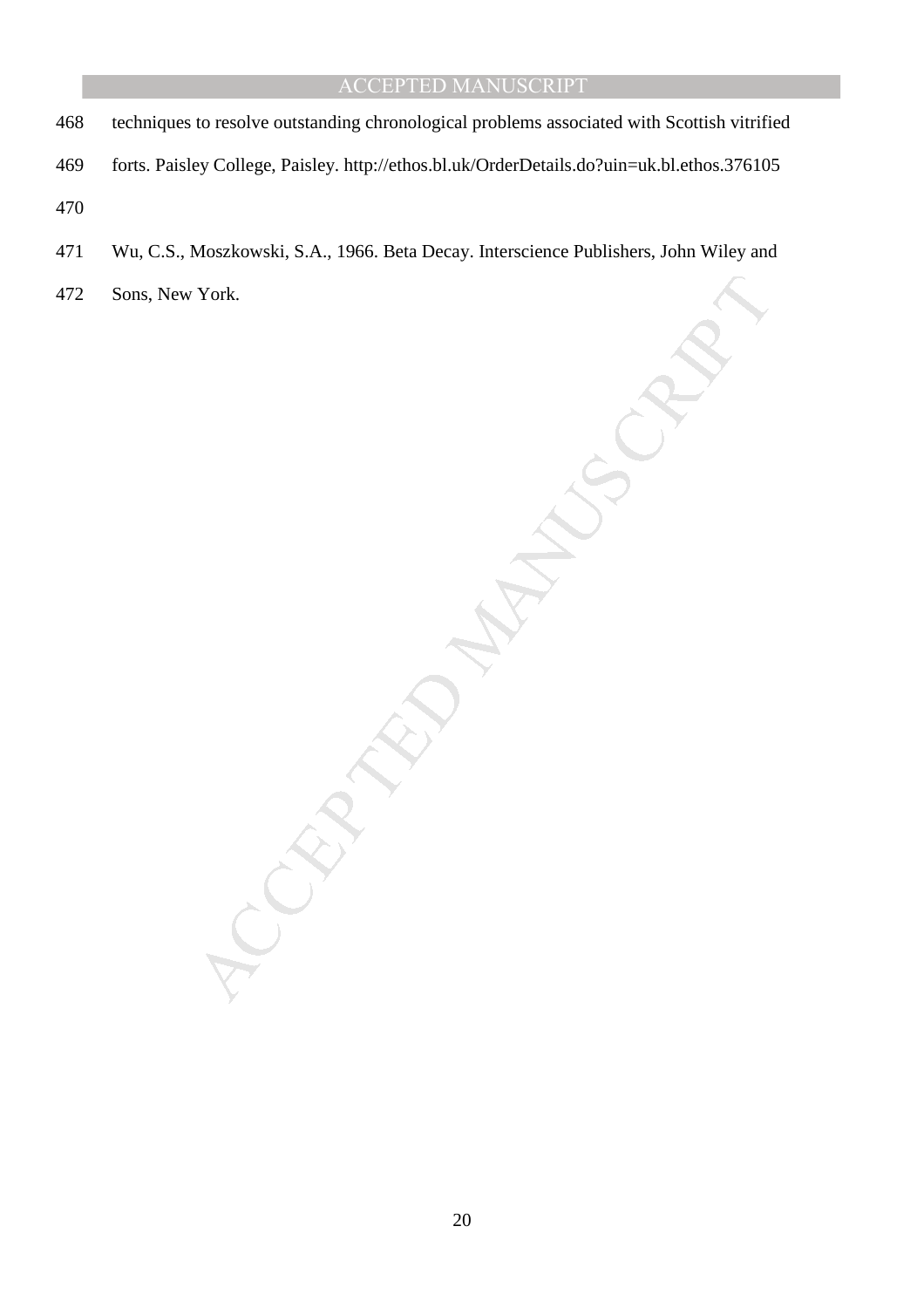

474 Figure 1: Dose rate conversion factors for the uranium series  $(^{235}U + ^{238}U)$ , Th series  $(^{232}Th)$ 

- 475 and <sup>40</sup>K taken from the literature. The control lines show the robust mean  $\pm$  1 standard
- 476 deviation.

477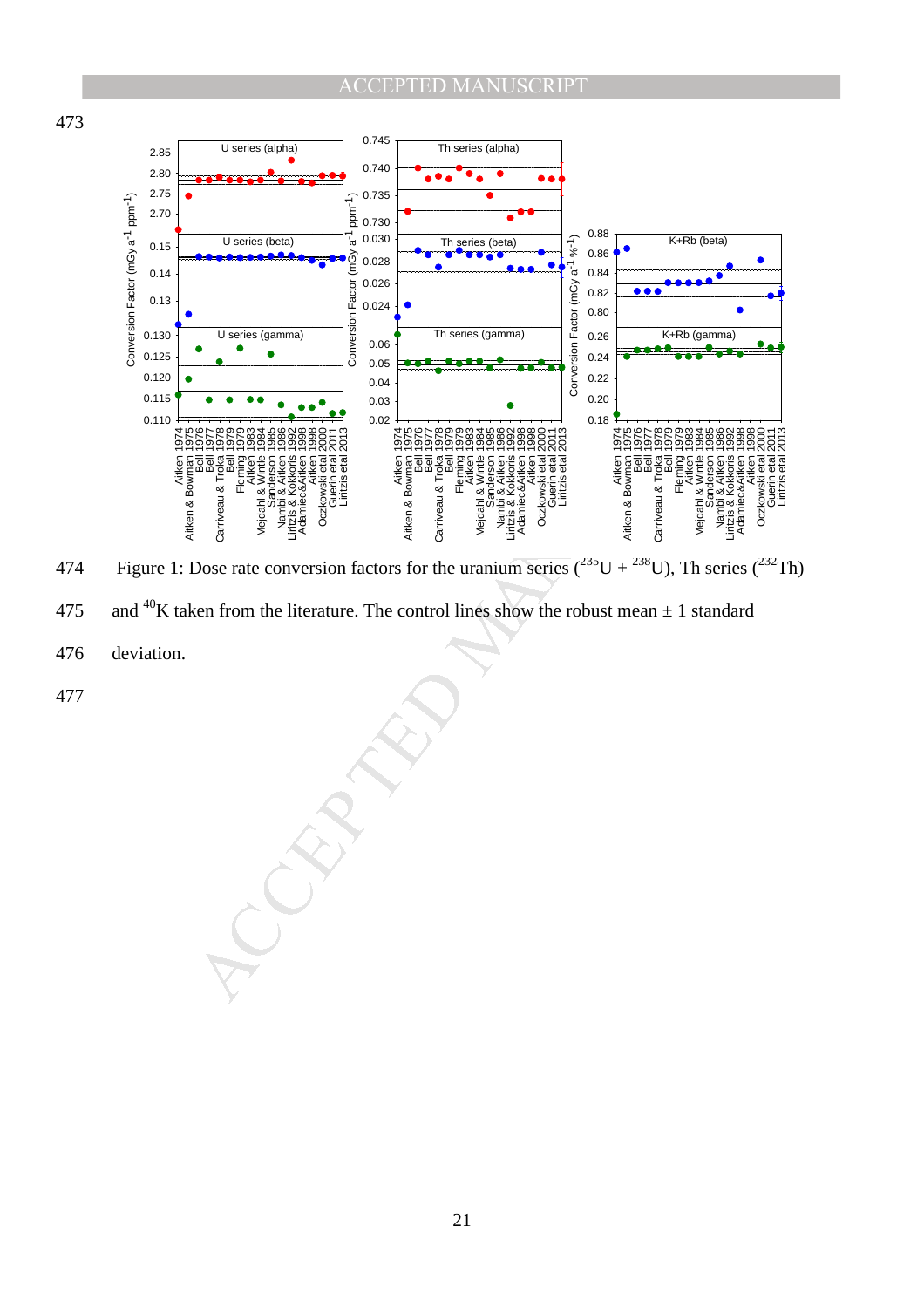

478 Figure 2: Dose rate conversion factors for the uranium series  $(^{235}U + ^{238}U)$ , Th series  $(^{232}Th)$ 

- 479 and <sup>40</sup>K calculated from four evaluations. The control lines show the robust mean  $\pm 1$
- 480 standard deviation from previous literature values (Fig. 1).
- 481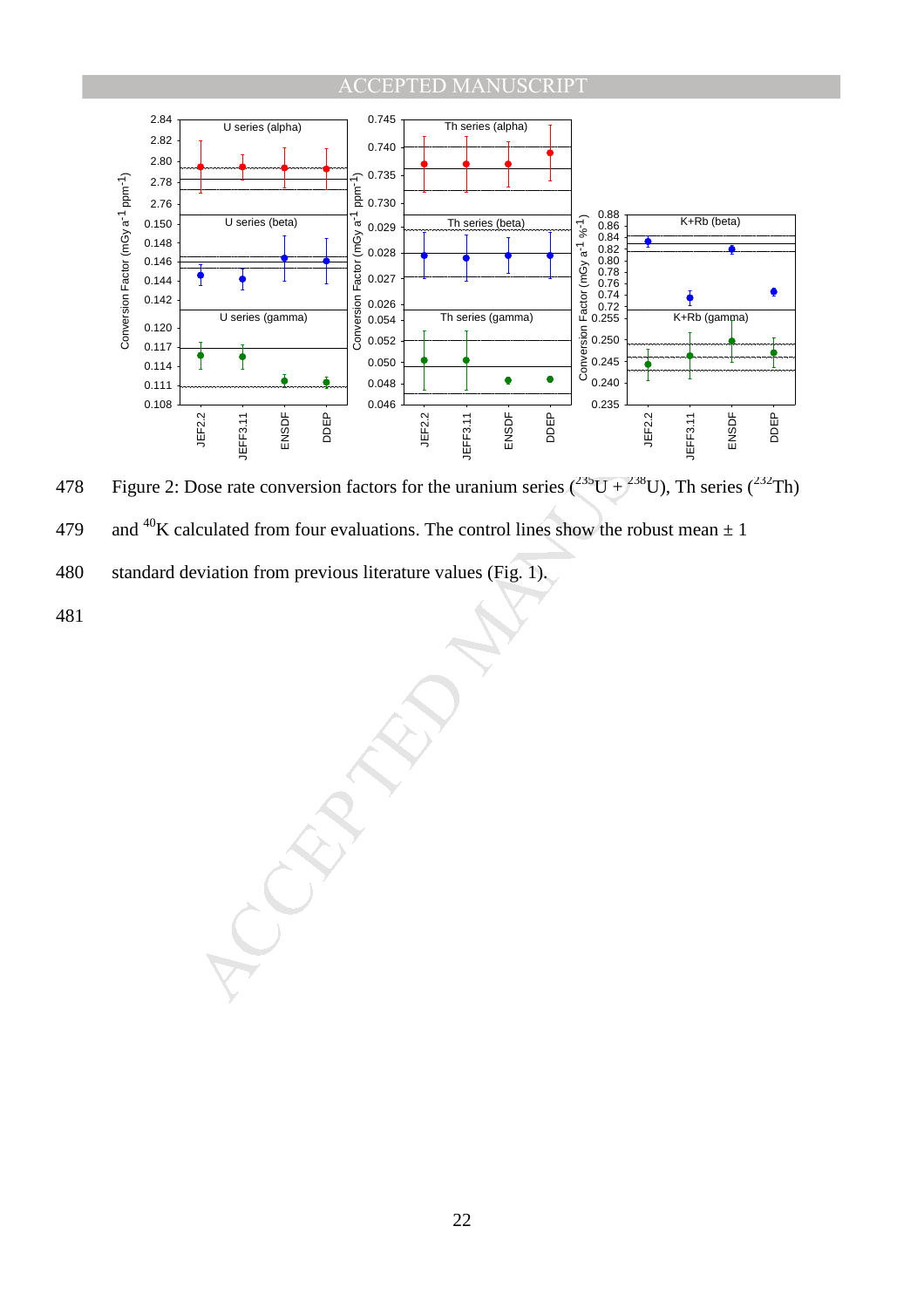

482 Figure 3: Beta spectra calculated by the BetaShape program (Mougeot 2015, 2016) using 483 theoretical shape factors, with the  $\lambda_k = 1$  assumption, for allowed and first, second and third 484 unique forbidden transitions, and for experimentally derived shape factors reported by Leutz 485 et.al. (1965) and Carles & Kossert (2007). All spectra are calculated using an endpoint energy 486 of 1311.07 keV. 487

488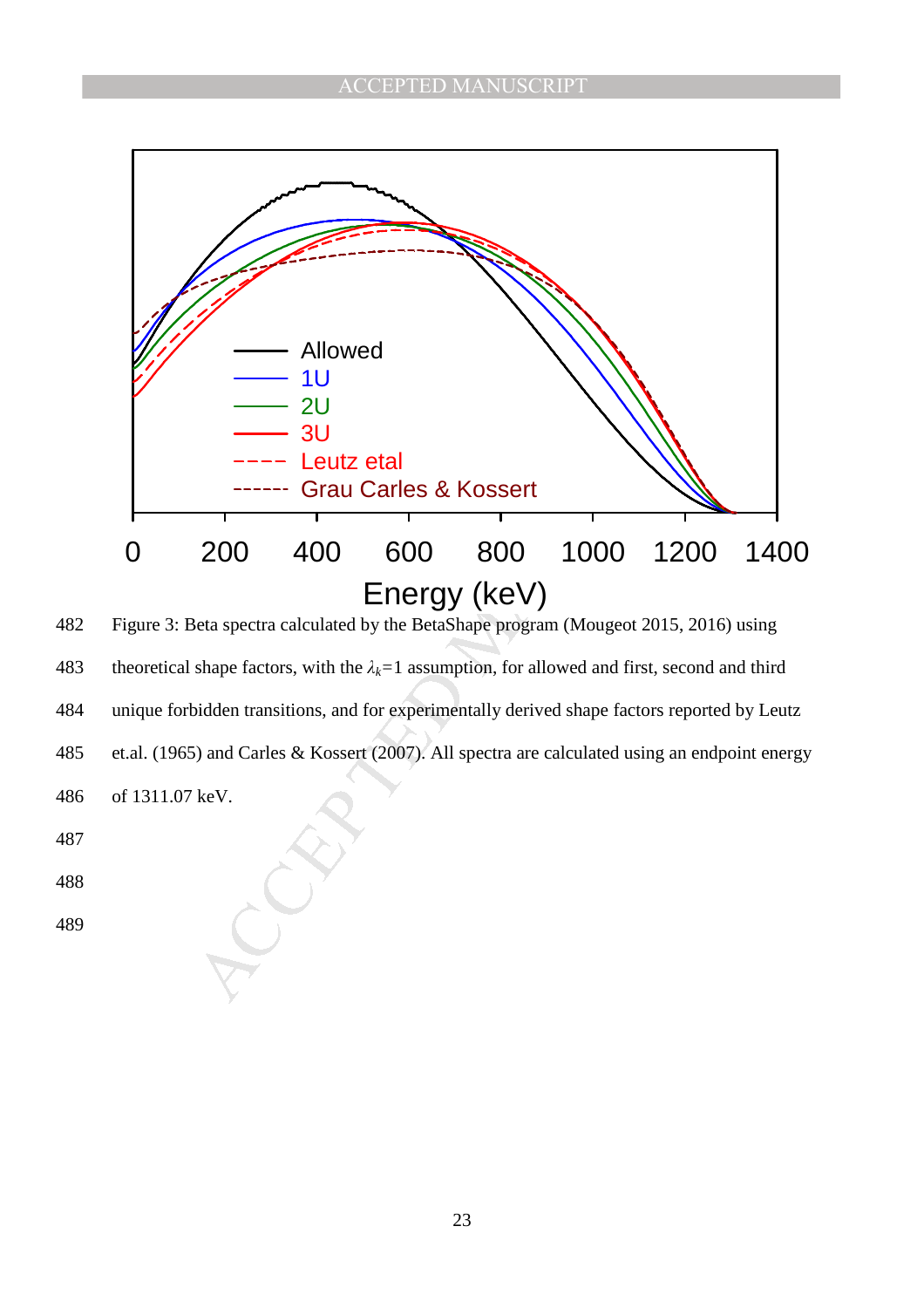# 490 Table 1: Mean gamma and beta energies per decay of  $^{214}$ Bi calculated from different

## 491 evaluated libraries

|                                                         |                   | Mean energy per decay (keV) |
|---------------------------------------------------------|-------------------|-----------------------------|
|                                                         | Gamma             | Beta                        |
| JEF 2.2/JEFF 3.11                                       | $1536.9 \pm 30.3$ | $613.7 \pm 15.5$            |
| ${\tt ENSDF}$                                           | $1474.1\pm1.6$    | $640.0 \pm 3.3$             |
| $\ensuremath{\mathsf{D}\mathsf{D}\mathsf{E}\mathsf{P}}$ | $1467.8\pm1.9$    | $645.8 \pm 3.7$             |
|                                                         |                   |                             |
|                                                         |                   |                             |
|                                                         |                   |                             |
|                                                         |                   |                             |
|                                                         |                   |                             |
|                                                         |                   |                             |
|                                                         |                   |                             |
|                                                         |                   |                             |
|                                                         |                   |                             |
|                                                         |                   |                             |
|                                                         |                   |                             |
|                                                         |                   |                             |
|                                                         |                   |                             |
|                                                         |                   |                             |
|                                                         |                   |                             |
|                                                         |                   |                             |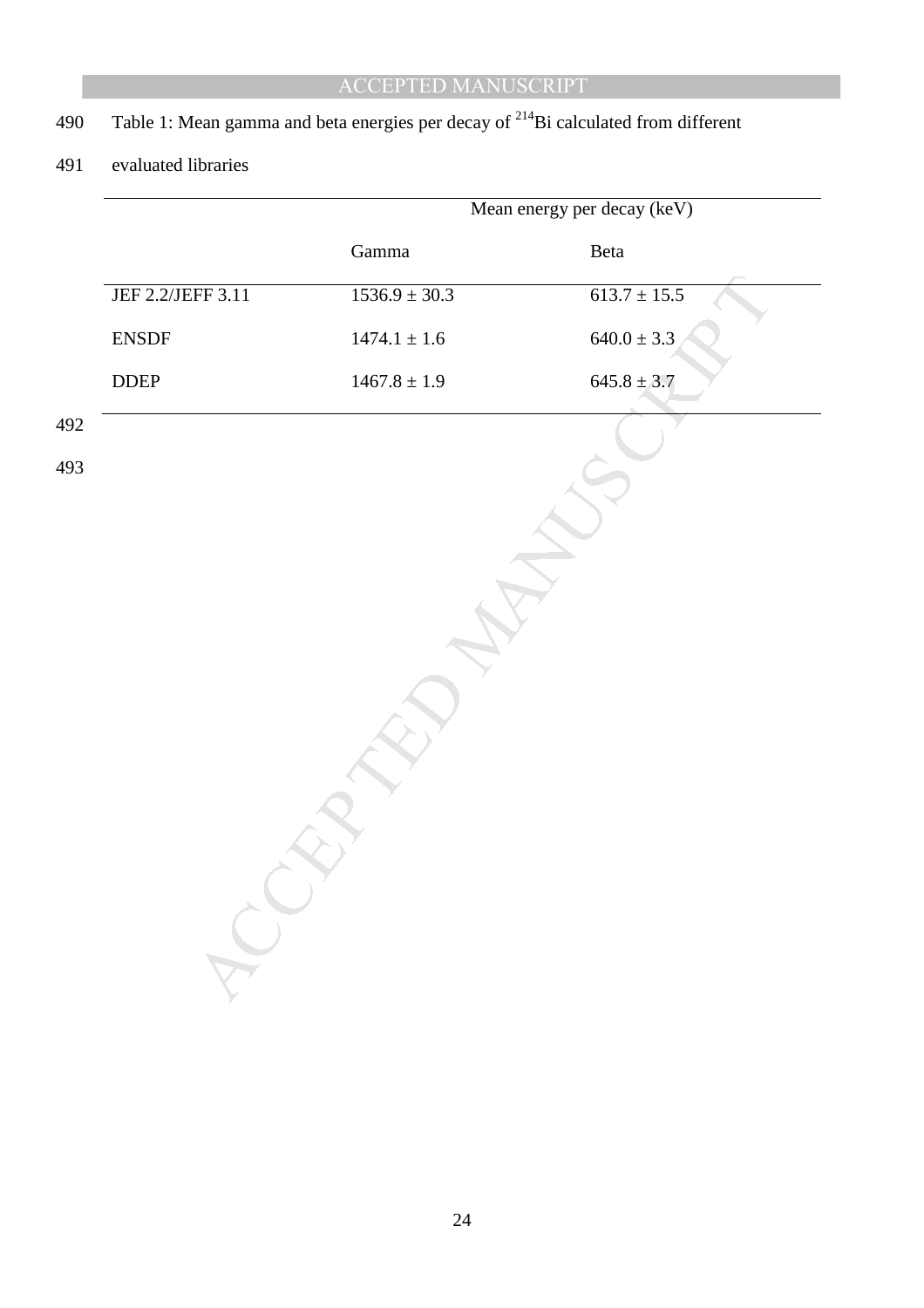# 494 Table 2: Mean gamma energies per decay of  $^{228}$ Ac calculated from different evaluated

495 libraries

|                                                         | Mean energy per decay (keV) |  |
|---------------------------------------------------------|-----------------------------|--|
| <b>JEFF 3.11</b>                                        | $955.6 \pm 133.8$           |  |
| ${\tt ENSDF}$                                           | $864 \pm 10$                |  |
| $\ensuremath{\mathsf{D}\mathsf{D}\mathsf{E}\mathsf{P}}$ | $864\pm10$                  |  |
|                                                         |                             |  |
|                                                         |                             |  |
|                                                         |                             |  |
|                                                         |                             |  |
|                                                         |                             |  |
|                                                         |                             |  |
|                                                         |                             |  |
|                                                         |                             |  |
|                                                         |                             |  |
|                                                         |                             |  |
|                                                         |                             |  |
|                                                         |                             |  |
|                                                         |                             |  |
| SP.                                                     |                             |  |
|                                                         |                             |  |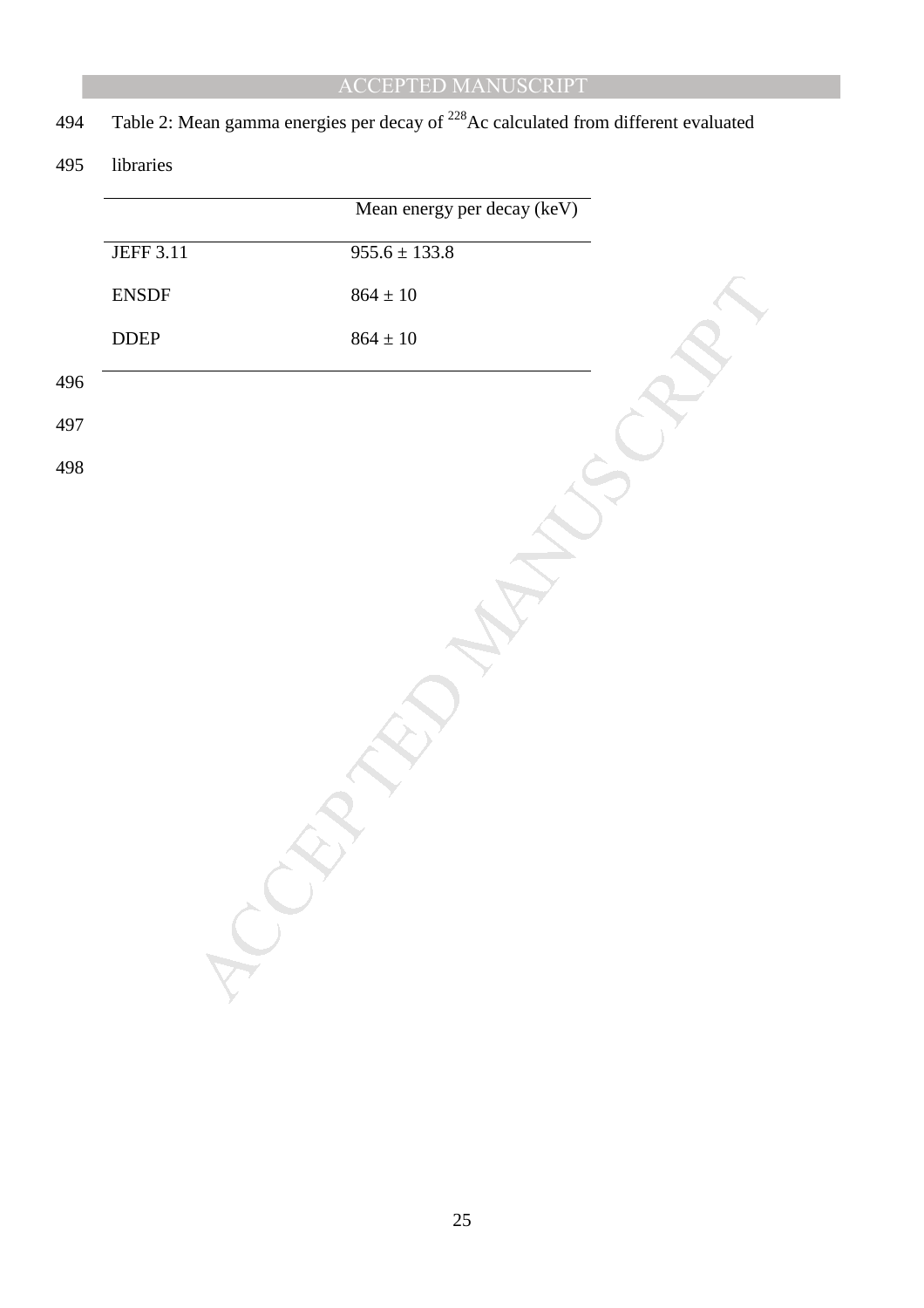|                  | Half life     | End point        | Mean energy     | Branching %          | Mean energy          |
|------------------|---------------|------------------|-----------------|----------------------|----------------------|
|                  | $(x10^9 a)$   | (keV)            | / beta decay    |                      | / 40K decay          |
|                  |               |                  | (key)           |                      | (key)                |
| JEF2.2           | $1.280$ $\pm$ | $1311.6 \pm 0.5$ | $584.9 \pm 0.6$ | $0.893 \pm$<br>0.001 | $521.48 \pm$<br>0.62 |
|                  | $0.010\,$     |                  |                 |                      |                      |
| <b>JEFF 3.11</b> | $1.265 \pm$   | $1311.04 \pm$    | $508.29 \pm$    | $89.15 \pm 0.13$     | $453.16 \pm$         |
|                  | 0.020         | 0.12             | 0.05            |                      | 0.66                 |
| <b>ENSDF</b>     | $1.248 \pm$   | $1311.07$ $\pm$  | $560.18 \pm$    | $89.14 \pm 0.18$     | $499.3 \pm 1.0$      |
|                  | 0.003         | 0.12             | 0.05            |                      |                      |
| <b>DDEP</b>      | $1.2504 \pm$  | $1311.07$ $\pm$  | $508.32 \pm$    | $89.25 \pm 0.17$     | $453.68 \pm$         |
|                  | 0.0030        | 0.12             | 0.05            |                      | 0.87                 |
| Min etal         | $1.269 \pm$   |                  |                 |                      |                      |
| (2000)           | 0.025         |                  |                 |                      |                      |
| Renne etal       | $1.2479 \pm$  |                  |                 |                      |                      |
| (2010)           | 0.0024        |                  |                 |                      |                      |
|                  |               |                  |                 |                      |                      |

|  | 499 Table 3: $^{40}$ K half lives, beta-branching ratios and energies from different evaluations |  |  |  |  |
|--|--------------------------------------------------------------------------------------------------|--|--|--|--|
|  |                                                                                                  |  |  |  |  |

500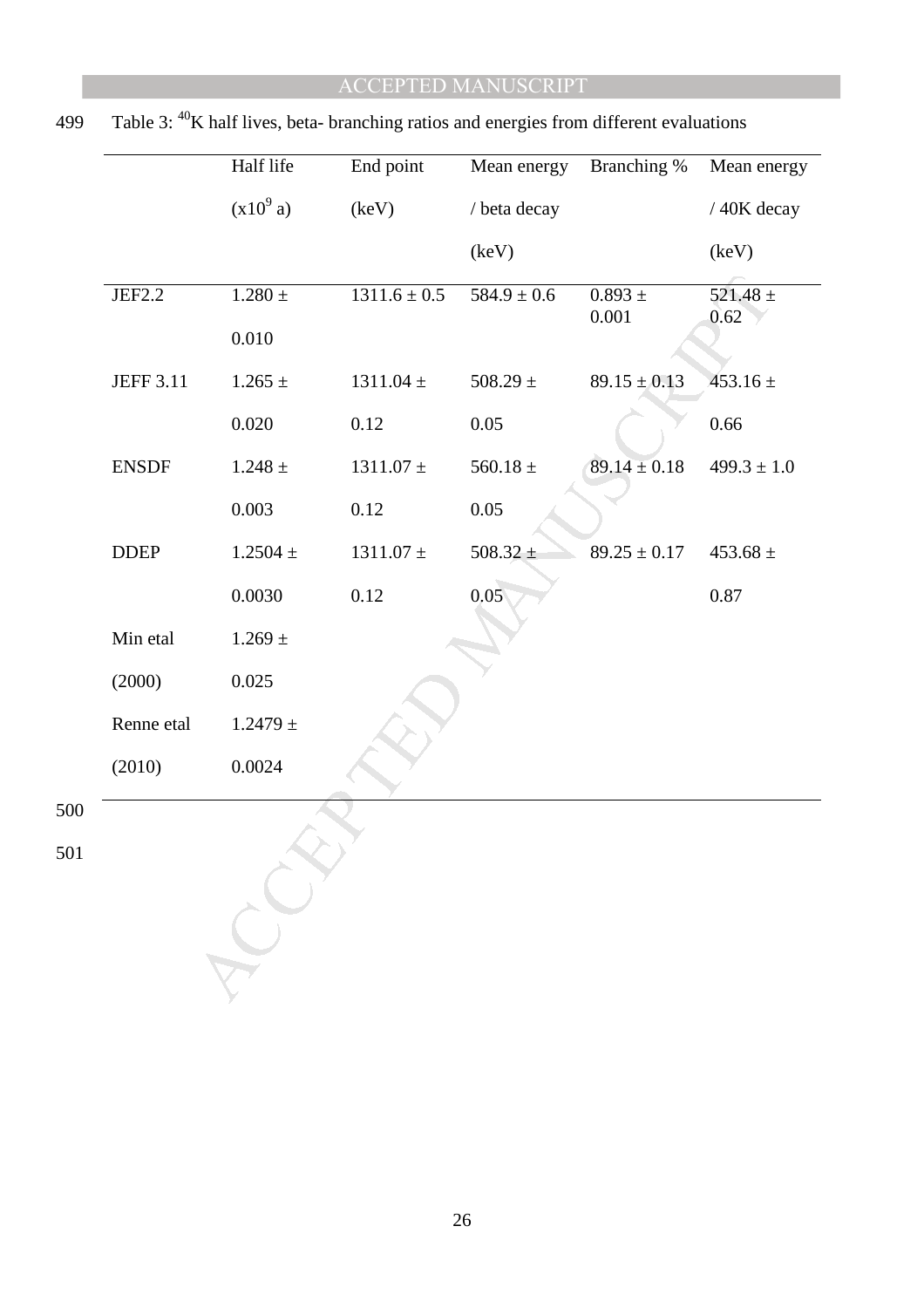502 Table 4: Mean beta energies calculated for an endpoint energy of 1311.07 keV using the

- 503 BetaShape program (Mougeot 2015, 2016) for theoretical shape factors, assuming  $\lambda_k = 1$ , and
- 504 experimentally measured shape factors. With mean energies from the LOGFT program for
- 505 comparison.

|     |                   | C(W)                                         | Mean beta energy (keV) |                                     |  |  |
|-----|-------------------|----------------------------------------------|------------------------|-------------------------------------|--|--|
|     |                   |                                              | BetaShape              | <b>LOGFT</b>                        |  |  |
|     | Allowed           | $\mathbf{1}$                                 | $507.83 \pm 0.05$      | $508.31 \pm 0.05$                   |  |  |
|     | 1U                | $p^2 + q^2$                                  |                        | $536.08 \pm 0.05$ $534.04 \pm 0.05$ |  |  |
|     | 2U                | $p^4 + q^4 + \frac{10}{3}p^2q^2$             | $563.01 \pm 0.05$      | $560.18 \pm 0.05$                   |  |  |
|     | 3U                | $p^6 + q^6 + 7p^2q^2(p^2 + q^2)$             | $587.89 \pm 0.05$      |                                     |  |  |
|     | Leutz et.al. 1965 | $0.95p^6 + 1.05q^6 + 6.3p^2q^4 + 6.25q^2p^4$ | $583.98 \pm 0.05$      |                                     |  |  |
|     | Carles &          | $1.8p^6 + 1.23q^6 + 7p^2q^4 + 7q^2p^4$       | $569.26 \pm 0.05$      |                                     |  |  |
|     | Kossert 2007      |                                              |                        |                                     |  |  |
| 506 |                   |                                              |                        |                                     |  |  |
| 507 |                   |                                              |                        |                                     |  |  |
| 508 |                   |                                              |                        |                                     |  |  |
|     |                   |                                              |                        |                                     |  |  |
|     |                   |                                              |                        |                                     |  |  |
|     |                   |                                              |                        |                                     |  |  |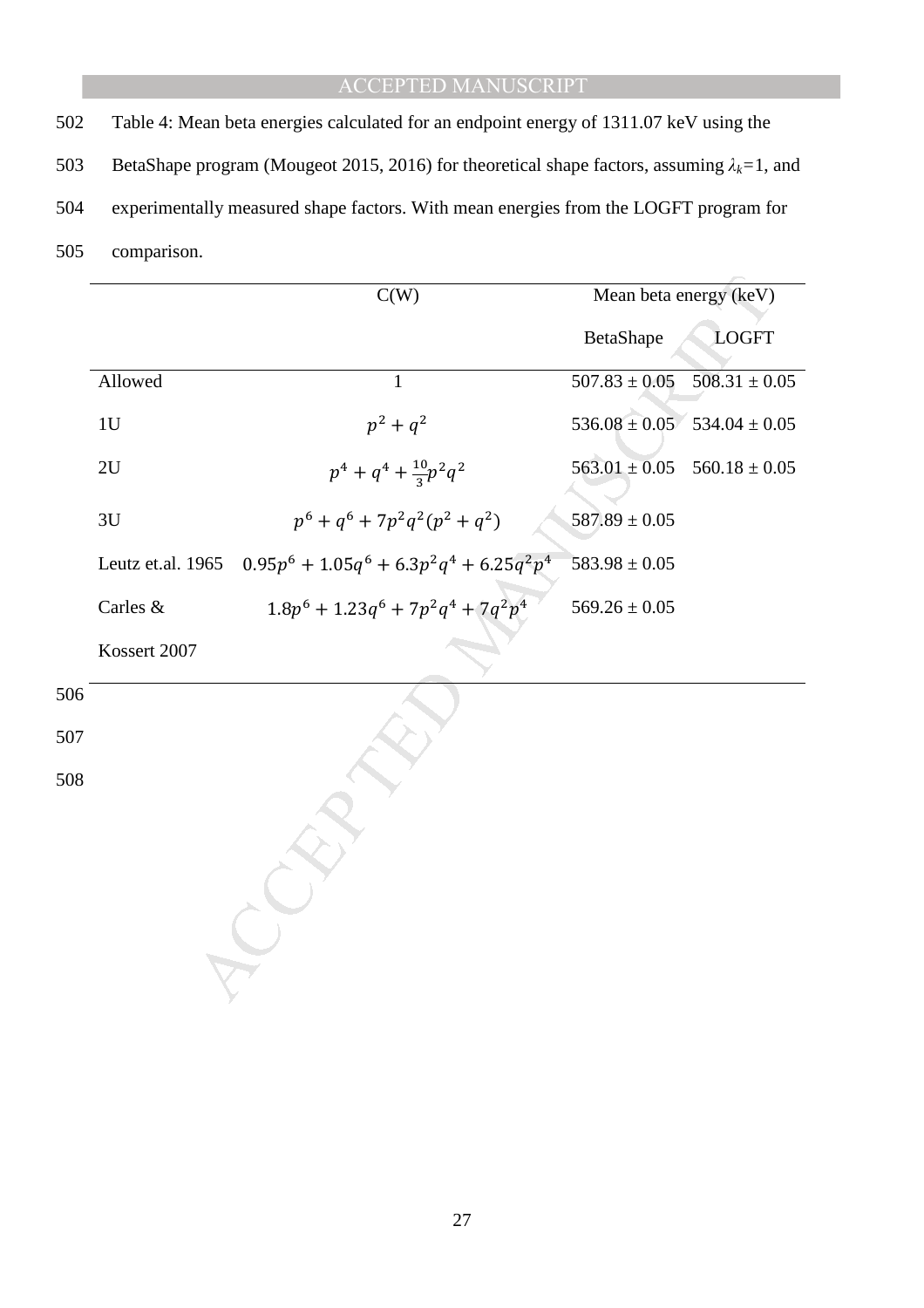| 509 | Table 5: Dose rate conversion factors based on current best nuclear data. The data used are                                                      |  |
|-----|--------------------------------------------------------------------------------------------------------------------------------------------------|--|
|     | 510 from the DDEP library with the exception of $^{214}$ Bi (mean of ENSDF and DDEP), $^{228}$ Ac (the                                           |  |
|     | 511 ENSDF and DDEP values increased by 3%) and <sup>40</sup> K mean beta energy (from the Leutz et.al.                                           |  |
|     | 512 1965 shape factor), and <sup>87</sup> Rb, <sup>230</sup> Th, <sup>228</sup> Ra and <sup>227</sup> Th which are not currently included in the |  |
|     | 513 DDEP library (ENSDF data used for these).                                                                                                    |  |

|                                                                                                               |                        | DDEP library (ENSDF data used for these). |                                                                                                        |                     |                        |  |  |  |
|---------------------------------------------------------------------------------------------------------------|------------------------|-------------------------------------------|--------------------------------------------------------------------------------------------------------|---------------------|------------------------|--|--|--|
| $^{238}$ U + $^{235}$ U mGy a <sup>-1</sup> ppm <sup>-1</sup>                                                 |                        |                                           | $232$ Th mGy a <sup>-1</sup> ppm <sup>-1</sup>                                                         |                     | $^{40}K + ^{87}Rb$     |  |  |  |
|                                                                                                               |                        |                                           |                                                                                                        |                     | mGy $a^{-1}$ % $^{-1}$ |  |  |  |
|                                                                                                               | Total                  | $Pre-Rn1$                                 | Total                                                                                                  | $Pre-Rn^1$          |                        |  |  |  |
| Alpha                                                                                                         | $2.79 \pm 0.02$        | $1.27 \pm 0.01$                           | $0.738\pm0.004$                                                                                        | $0.309 \pm 0.002$   |                        |  |  |  |
| Beta                                                                                                          | $0.142 \pm 0.002$      | $0.056 \pm 0.001$                         | $0.028 \pm 0.001$                                                                                      | $0.0096 \pm 0.0007$ | $0.854 \pm 0.008$      |  |  |  |
| Gamma                                                                                                         | $0.112 \pm 0.001$      | $0.0037 \pm 0.0001$                       | $0.0489 \pm 0.0003$                                                                                    | $0.0188 \pm 0.0002$ | $0.248 \pm 0.003$      |  |  |  |
|                                                                                                               |                        |                                           | The columns labelled 'Pre-Rn' give values for 100% escape of radon for $^{238}$ U and $^{232}$ Th, but |                     |                        |  |  |  |
| include the full $^{235}$ U decay series due to the short half life of $^{219}$ Rn, following the approach of |                        |                                           |                                                                                                        |                     |                        |  |  |  |
|                                                                                                               | Adamiec & Aitken 1998. |                                           |                                                                                                        |                     |                        |  |  |  |
|                                                                                                               |                        |                                           |                                                                                                        |                     |                        |  |  |  |
|                                                                                                               |                        |                                           |                                                                                                        |                     |                        |  |  |  |
|                                                                                                               |                        |                                           |                                                                                                        |                     |                        |  |  |  |
|                                                                                                               |                        |                                           |                                                                                                        |                     |                        |  |  |  |
|                                                                                                               |                        |                                           |                                                                                                        |                     |                        |  |  |  |
|                                                                                                               |                        |                                           |                                                                                                        |                     |                        |  |  |  |
|                                                                                                               |                        |                                           |                                                                                                        |                     |                        |  |  |  |
|                                                                                                               |                        |                                           |                                                                                                        |                     |                        |  |  |  |

517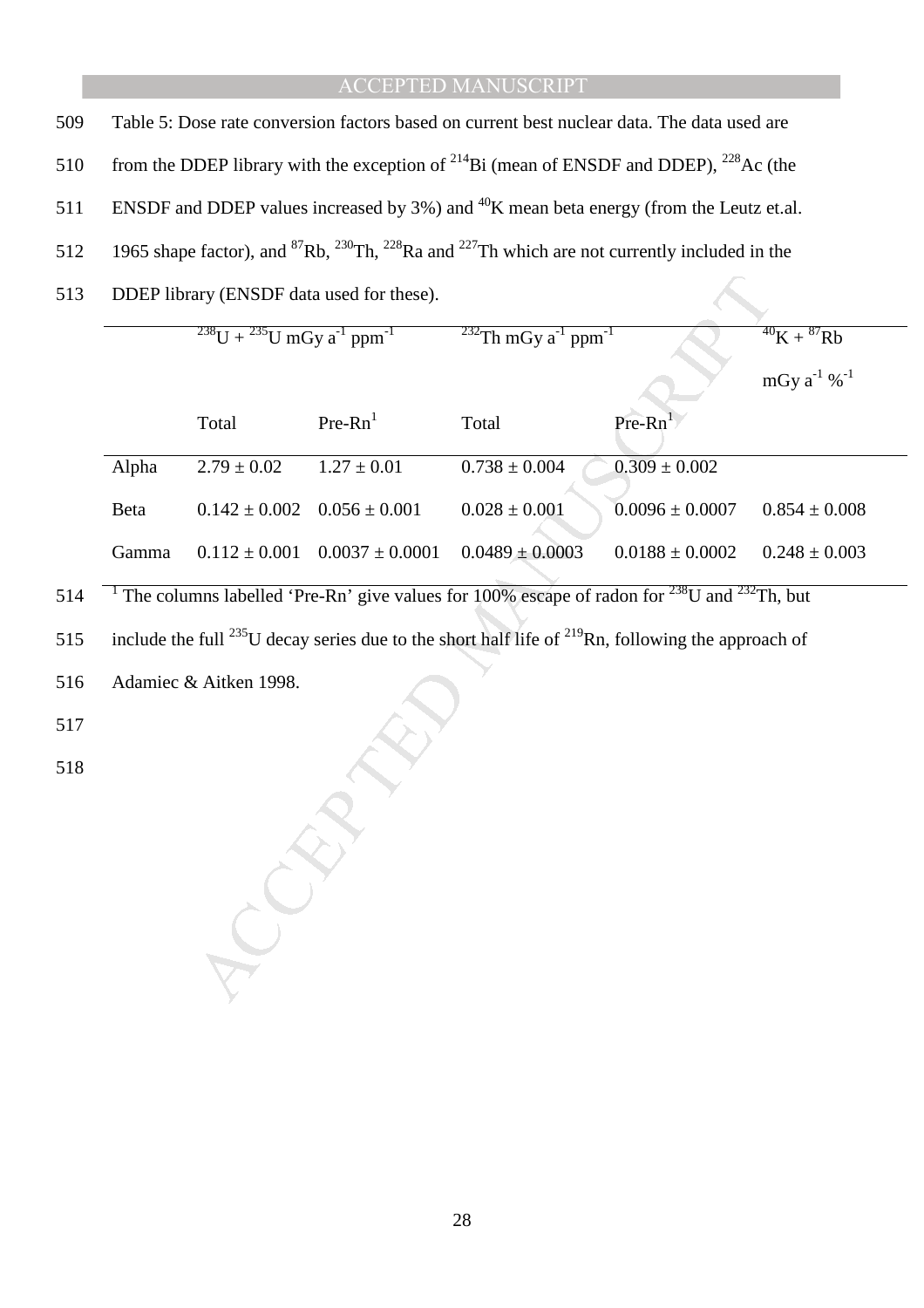- 519 Table 6: Dose rates (mGy  $a^{-1}$ ) for a standard concentration from Nambi & Aitken, 1986
- 520 (N&A 86), Adamiec & Aitken 1998 (A&A 98) and the current work, assuming zero moisture
- 521 content.

|                                                                                                                  |                   | 1% K  | 50 ppm Rb | 3 ppm Th | 1 ppm U | Total |  |  |  |  |
|------------------------------------------------------------------------------------------------------------------|-------------------|-------|-----------|----------|---------|-------|--|--|--|--|
| Effective                                                                                                        | <b>N&amp;A 86</b> |       |           | 0.190    | 0.222   | 0.413 |  |  |  |  |
| alpha <sup>1</sup>                                                                                               | A&A 98            |       |           | 0.183    | 0.218   | 0.401 |  |  |  |  |
|                                                                                                                  | This work         |       |           | 0.190    | 0.223   | 0.413 |  |  |  |  |
| Beta                                                                                                             | <b>N&amp;A 86</b> | 0.814 | 0.023     | 0.086    | 0.147   | 1.071 |  |  |  |  |
|                                                                                                                  | A&A 98            | 0.782 | 0.019     | 0.082    | 0.146   | 1.029 |  |  |  |  |
|                                                                                                                  | This work         | 0.835 | 0.019     | 0.084    | 0.142   | 1.080 |  |  |  |  |
| Gamma <sup>2</sup>                                                                                               | <b>N&amp;A 86</b> | 0.243 |           | 0.156    | 0.114   | 0.693 |  |  |  |  |
|                                                                                                                  | A&A 98            | 0.243 |           | 0.143    | 0.113   | 0.679 |  |  |  |  |
|                                                                                                                  | This work         | 0.247 |           | 0.147    | 0.112   | 0.686 |  |  |  |  |
| Fine-                                                                                                            | <b>N&amp;A 86</b> | 1.058 | 0.023     | 0.433    | 0.489   | 2.18  |  |  |  |  |
| grain total                                                                                                      | A&A 98            | 1.025 | 0.019     | 0.408    | 0.477   | 2.11  |  |  |  |  |
|                                                                                                                  | This work         | 1.082 | 0.019     | 0.421    | 0.477   | 2.18  |  |  |  |  |
| Coarse                                                                                                           | <b>N&amp;A 86</b> | 0.976 | 0.018     | 0.234    | 0.246   | 1.65  |  |  |  |  |
| grain                                                                                                            | A&A 98            | 0.947 | 0.014     | 0.217    | 0.244   | 1.60  |  |  |  |  |
| total <sup>3</sup>                                                                                               | This work         | 0.999 | 0.014     | 0.223    | 0.240   | 1.66  |  |  |  |  |
| <sup>1</sup> Effective alpha dose rates are derived using $k=0.1$ and $k_{\text{eff}} = 0.86$ (Th) and 0.80 (U), |                   |       |           |          |         |       |  |  |  |  |
| following Adamiec & Aitken (1998).                                                                               |                   |       |           |          |         |       |  |  |  |  |

522 **Effective alpha dose rates are derived using**  $k=0.1$  **and**  $k_{\text{eff}} = 0.86$  **(Th) and 0.80 (U),** 

523 following Adamiec & Aitken (1998).

- 524 <sup>2</sup> Total gamma includes 0.180 mGy  $a^{-1}$  as a cosmic component, following Adamiec & Aitken 525 (1998).
- 526  $3$  Beta attenuation factors for coarse grains taken as 0.90, except for Rb which is taken as
- 527 0.75, following Adamiec & Aitken (1998).